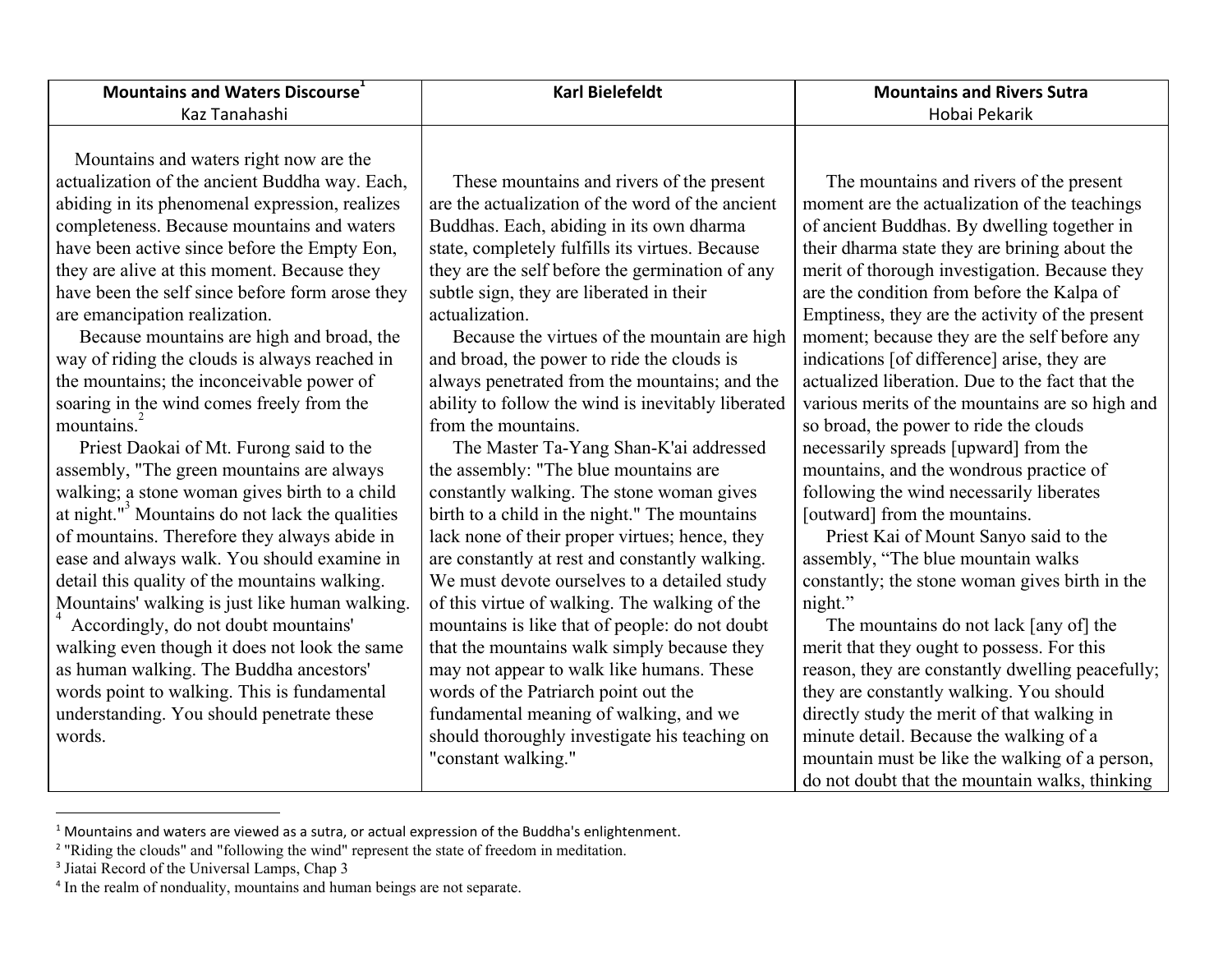Because green mountains walk, they are permanent.<sup>3</sup> Although they walk more swiftly than the wind, someone in the mountains does not realize or understand it. "In the mountains" means the blossoming of the entire world. People outside the mountains do not realize or understand the mountains walking. Those without eyes to see mountains cannot realize, understand, see, or hear this as it is. If you doubt mountains' walking, you do not know your own walking; it is not that you do not walk, but that you do not know or understand your own walking. Since you do not know your walking, you should fully know the green mountains' walking. Green mountains are neither sentient nor insentient. You are neither sentient nor insentient.<sup>6</sup> At this moment, you cannot doubt the green mountains' walking.

 You should study the green mountains, using numerous worlds as your standard. You should clearly examine the green mountains' walking and your own walking. You should also examine walking backward and backward walking and investigate the fact that walking forward and backward has never stopped since the very moment before form arose, since the time of the King of the Empty Eon.

 Green mountains master walking and eastern mountains master traveling on water.<sup>7</sup> Accordingly, these activities are a mountain's practice. Keep its own form, without changing

Because the blue mountains are walking, they are constant. Their walk is swifter than the wind; yet those in the mountains do not sense this, do not know it. To be "in the mountains" is a flower opening " within the world." Those outside the mountains do not sense this, do not know it. Those without eyes to see the mountains do not sense, do not know, do not see, do not hear this truth.

 Those who doubt that the mountains walk do not yet understand their own walking. It is not that they do not walk, but that they do not yet understand, have not made clear, their walking. Those who would understand their own walking must also understand the walking of the blue mountains. The blue mountains are neither sentient nor insentient; the self is neither sentient nor insentient. Therefore, we can have no doubts about these blue mountains walking.

 We do not realize that we must clarify the blue mountains on the basis of innumerable dharma realms. We must carefully investigate the walking of the blue mountains, the walking of the self. And this investigation sjould include walking backward as well as backward walking. We should carefully investigate the fact that since that very time before any subtle sign, since the age of the King of Emptiness, walking both forward and backward has never stopped even for a moment. If walking had

that [it is impossible] because it does not look the same as people striding.

 This statement of the Buddha ancestor already points to walking. This is his attainment of the fundamental. You should investigate this "constantly walking" address to the assembly.

Because it is walking, it is constant. Although it is clear that the blue mountain's walking is "faster than the wind," people in the mountains are not aware of it and do not know it – being "in the mountains" means the opening of a flower within the world. People outside the mountains are not aware and do not know – it is this principle: people without eyes to see the mountains are not aware and do not know, do not see and do not hear. Those who doubt that mountains walk also do not yet know the walking of the self. It is not that the self is without walking. The walking of the self is not yet known. They have not clarified it. And in the same way that they want to know the self walking, they must also directly know the blue mountain walking.

 The blue mountain definitely is not sentient, and is not insentient. The self definitely is not sentient, and is not insentient. It is impossible to doubt the walking of this blue mountain. We do not know how many dharma worlds would be sufficient to clarify the blue mountain. You should consider clearly the walking of the blue mountain, and the walking of the self. Backwards stepping and stepping backwards should be considered together.

<sup>&</sup>lt;sup>5</sup> In the realm of wholeness, one's experience goes beyond the limited span of time.

<sup>&</sup>lt;sup>6</sup> Here again the experience in meditation of the wholeness of mountains and human beings is indicated.

<sup>7</sup> From a nondualistic viewpoint, mountains have inconceivable function beyond stillness and motion.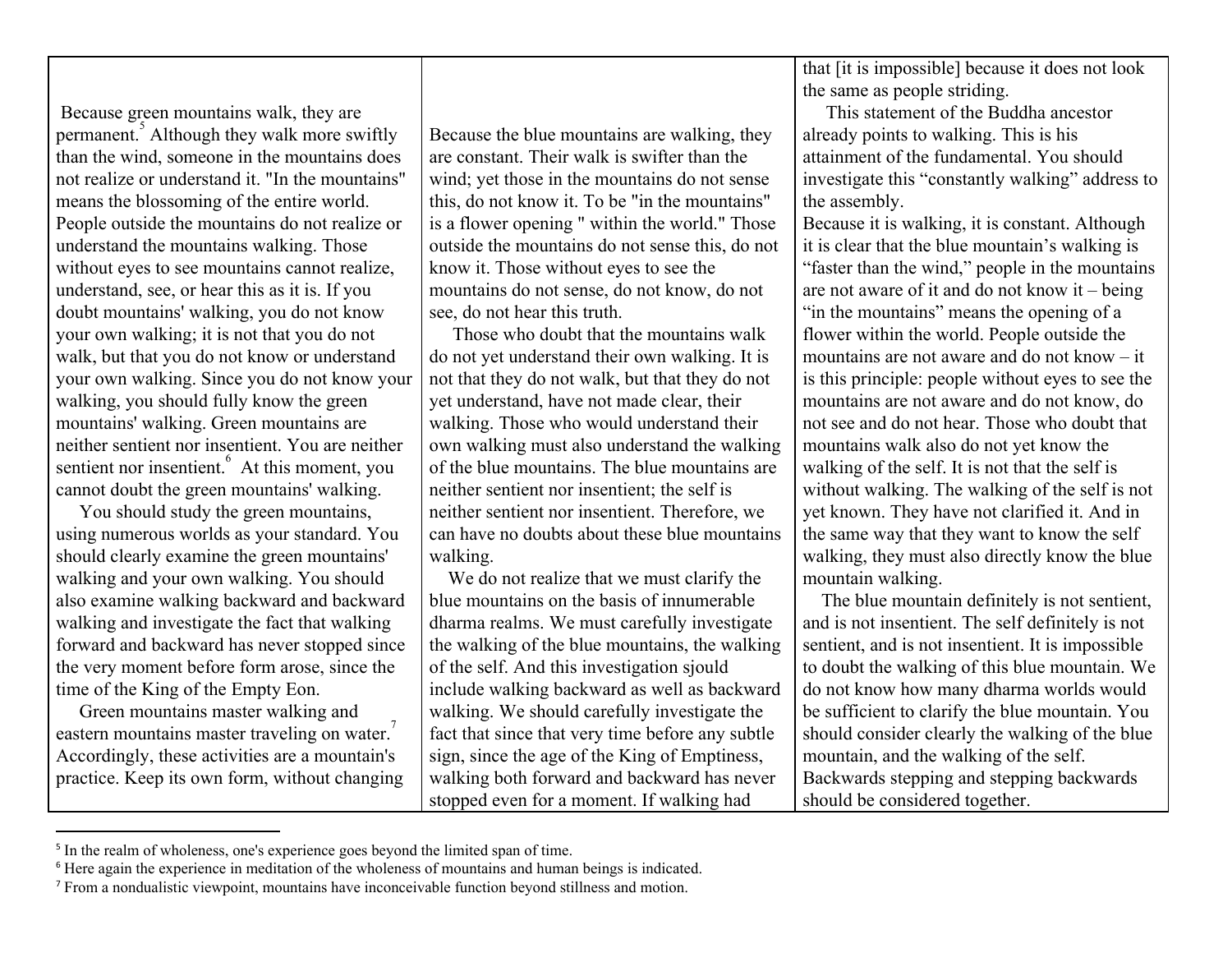| body and mind, a mountain always practices in              | ever rested, the Buddhas and Ancestors would    | You should consider that since that very time      |
|------------------------------------------------------------|-------------------------------------------------|----------------------------------------------------|
| every place.                                               | never have appeared; if walking were limited,   | before there were any indications [of              |
|                                                            | the Buddha dharma would never have reached      | differences], around [the time of] the King of     |
|                                                            | the present. Walking forward has never ceased;  | Emptiness, walking forward and backward has        |
|                                                            | walking backward has never ceased. walking      | not stopped for a moment. If walking had           |
|                                                            | forward does not oppose walking backward,       | paused, Buddhas and ancestors would not have       |
|                                                            | nor does walking backward oppose walking        | appeared. If walking had reached its limit, the    |
|                                                            | forward. This virtue is called "the mountains"  | Buddha Dharma would not have reached this          |
|                                                            | flowing, the flowing mountain."                 | day. Forward stepping has not yet stopped;         |
|                                                            | The blue mountains devote themselves to         | backward stepping has not yet stopped. When        |
| Don't slander by saying that a green mountain              | the investigation of walking; the East Mountain | the stepping is forward, it does not oppose        |
| cannot walk and an eastern mountains cannot                | devotes itself to the study of "moving over     | backward stepping; when the stepping is            |
| travel on water. When your understanding is                | water." Hence, this study is the mountains' own | backward, it does not oppose forward stepping.     |
| shallow, you doubt the phrase, "Green                      | study. The mountains, unchanged in body and     | We take this merit as the mountain flowing; we     |
| mountains are walking." When your learning is              | mind, maintaining their own mountain            | take it as the flowing mountain.                   |
| immature, you are shocked by the words                     | countenance, have always been traveling about   | The blue mountain also investigates walking        |
| "flowing mountains." Without full                          | studying thesemlyes.                            | and the east mountain also studies moving over     |
| understanding even the words "flowing water,"              | Do not slight mountains by saying that the blue | water. Therefore, this study is the mountains'     |
| you drown in small views and narrow                        | mountains cannot walk, nor the East Mountain    | study. Without changing its body or mind, the      |
| understanding. Yet the characteristics of                  | move over the water. Hence, this study is the   | mountain, with the face of a mountain, has         |
| mountains manifest their form <sup>°</sup> and life-force. | mountains' own study. The mountains,            | come to be studying the road home.                 |
| There is walking, there is flowing, and there is           | unchanged in body and mind, maintaining their   | Do not insult the mountains by saying that the     |
| a moment when a mountain gives birth to a                  | own mountain countenance, have always been      | blue mountain cannot walk and that the east        |
| mountains child. Because mountains are                     | traveling about studying themselves. Do not     | mountain cannot move over water. Because the       |
| Buddha ancestors, Buddha ancestors appear in               | slight mountains by saying that the blue        | viewpoints of the lowly are crude, they wonder     |
| this way. Even if you see mountains as grass,              | mountains cannot walk, nor the East Mountain    | at the phrase "the blue mountain walks." Due       |
| trees, earth, rocks, or walls, do not take this            | move over the water. It is because of the       | to the inferiority of those who have heard little, |
| seriously or worry about it; it is not complete            | impoverishment of the common people's           | they are surprised by the phrase, "flowing         |
| realization. Even if there is a moment when                | point-of-view that they doubt the statement,    | mountains." Although we can say that they do       |
| you view mountains as the seven treasures                  | "the blue mountains walk;" it is because of the | not even fully understand these [two] words        |
| shining, this is not the true source. Even if you          | shallowness of their limited experience that    | "flowing water," they are simply drowning in       |
| understand mountains as the realm where all                | they are surprised by the words, "flowing"      | small seeing and small hearing.                    |
| Buddhas practice, this understanding is not                | mountain." Without having fully understood      | That being the case, we take as form and           |
| something to be attached to. Even if you have              | even the words, "flowing water," they simply    | name the offering of the many merits [of the       |
| the highest understanding of mountains as all              | remain sunk in their ordinary perception.       | mountains], and we take that as their essence.     |

<sup>&</sup>lt;sup>8</sup> Form: gyomo, literally forms and names.

<sup>&</sup>lt;sup>9</sup> Because the enlightenment is manifested in mountains, Buddha ancestors appear.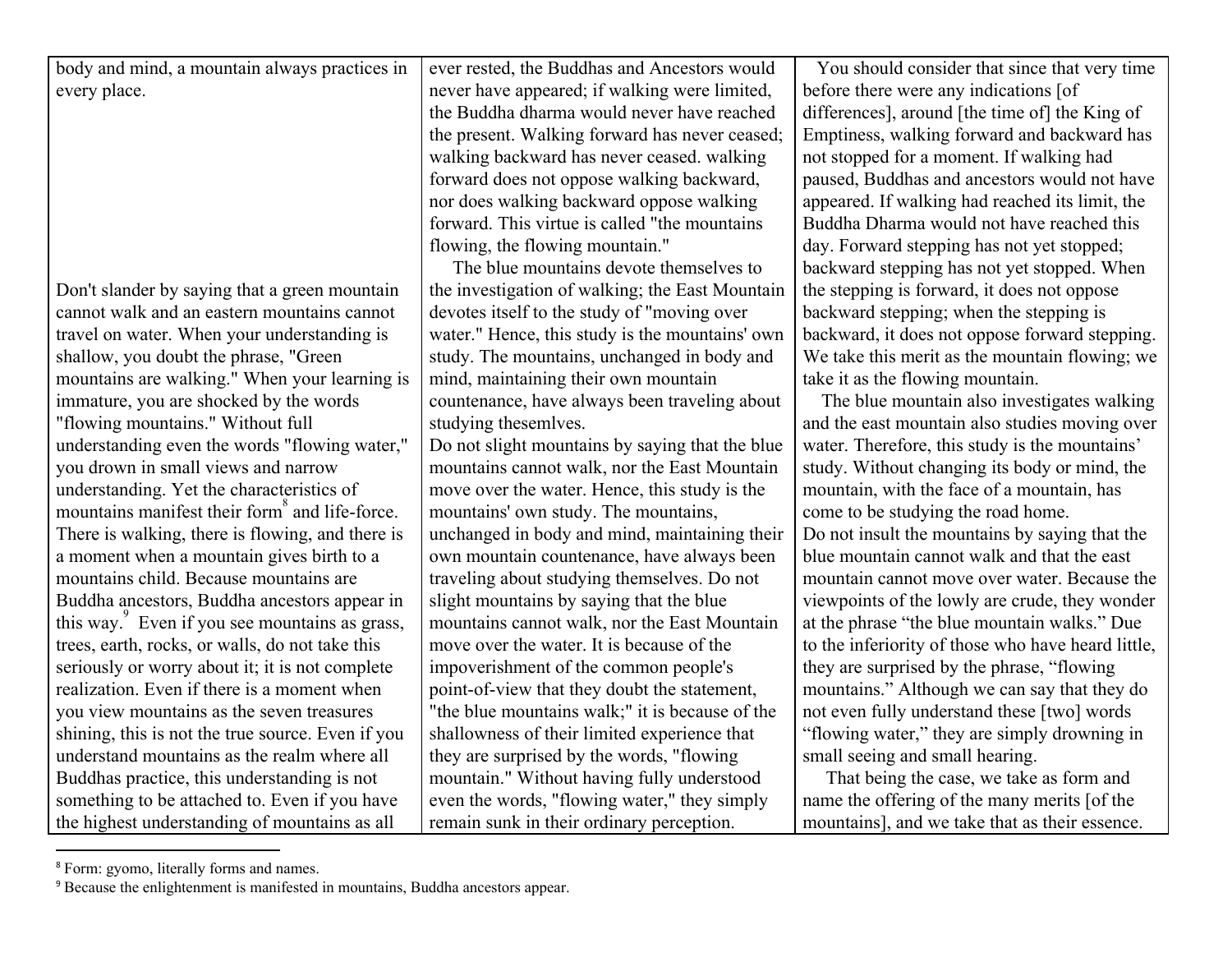Buddhas' inconceivable qualities, the truth is not only this. These are conditioned views. This is not the understanding of the Buddha ancestors, but just looking through a bamboo tube at the corner of the sky. Turning an object and turning the mind $^{10}$  is rejected by the great sage. Explaining the mind and explaining true nature $\frac{1}{1}$  is not agreeable to Buddha ancestors. Seeing into mind and seeing into true nature<sup>12</sup> is the activity of people outside the way. Set words and phrases are not the words of liberation. There is something free from all of these understandings: "Green mountains are always walking," and "Eastern mountains travel on water." You should study this in detail.

`

 "A stone woman gives birth to a child at night" means that the moment when a barren woman gives birth to a child is called "night." There are male stones, female stones, and nonmale, nonfemale stones. $\frac{13}{3}$  They are placed in the sky and in the earth and are called heavenly stones and earthly stones. These are explained in the ordinary world, but not many people actually

 Thus, the accumulated virtues of the mountain represent its name and form, its very lifeblood. There is a mountain walk and a mountain flow, and there is a time when the mountain gives birth to a mountain child. The mountains become the Buddhas and Ancestors, and it is for this reason that the Buddhas and Ancestors have thus appeared.

 Even when we have the eyes to see mountains as the appearance of grass and trees, earth and stone, fences and walls, this is nothing to doubt, nothing to be moved by: it is not the complete actualization of the mountains. Even when there occurs a time in which the mountains are perceived as the splendor of the seven treasures, this is still not the real refuge. Even when the mountains appear as the realm of the practice of the Buddhas, this is not necessarily something to be desired. Even when we attain the supreme vision of the mountains as the actualization of the inconceivable virtue of the Buddhas, this is not yet the complete reality. Each of these appearances is the particular objective and subjective reward of past karma. They are not the karma of the way of the Buddhas and Ancestors, but narrow, one-sided views.

 Turning the object and turning the mind is criticized by the Great Sage; explaining the mind and explaining the nature is not affirmed by the Buddhas and Ancestors; seeing the mind and seeing the nature is the business of

Walking exists; flowing exists. There is a time when the mountain gives birth to a mountain child, and due to the principle that mountains become Buddhas and ancestors, Buddhas and ancestors have appeared like this.

 Even when one possesses eyes that make visible the grasses, trees, earth, rocks, fences and walls, it is not doubting; it is not being moved; and it is not complete actualization. Even if one actualizes an occasion on which one is shown them "bedecked with the seven jewels," this is not the real returning. Even if there is the actualization of seeing them as the realm in which all Buddhas practice the Way, it is not necessarily a place one loves. Even if one is able to receive the ultimate visual actualization of them as the wondrous merits of all Buddhas, that is not all that their reality is. Each appearance is the individual body and its particular world, and these are not to be taken as the activity of the Way of the Buddhas and ancestors. They are partial, narrow views.

 The Great Sage [Buddha] criticized "turning circumstances and turning the mind." The Buddha ancestors did not agree with "preaching one's mind and preaching one's nature." "Seeing the mind and seeing one's nature" is the daily activity of non-Buddhists. "Tying together words and tying together phrases" is not liberated speaking. There exists that which has penetrated and stripped away realms such as these. It is these statements:

 $10$  This expression usually means to be free from bondage of object and mind, but in this case the duality of object and mind where one is not completely free is suggested.

<sup>&</sup>lt;sup>11</sup> This means explaining mind and true nature separately. In other cases Dogen uses this phrase in the sense that explaining mind is itself an expression of Buddha nature.

<sup>&</sup>lt;sup>12</sup> The ultimate understanding of a Buddha mind (kenshin) and that of Buddha nature (kensho). But in this case Dogen criticizes viewing a Buddha mind or Buddha nature as fixed or substantial.

<sup>&</sup>lt;sup>13</sup> In China there are legends in which men became stones and stones became women (Record of Extraordinary Stories).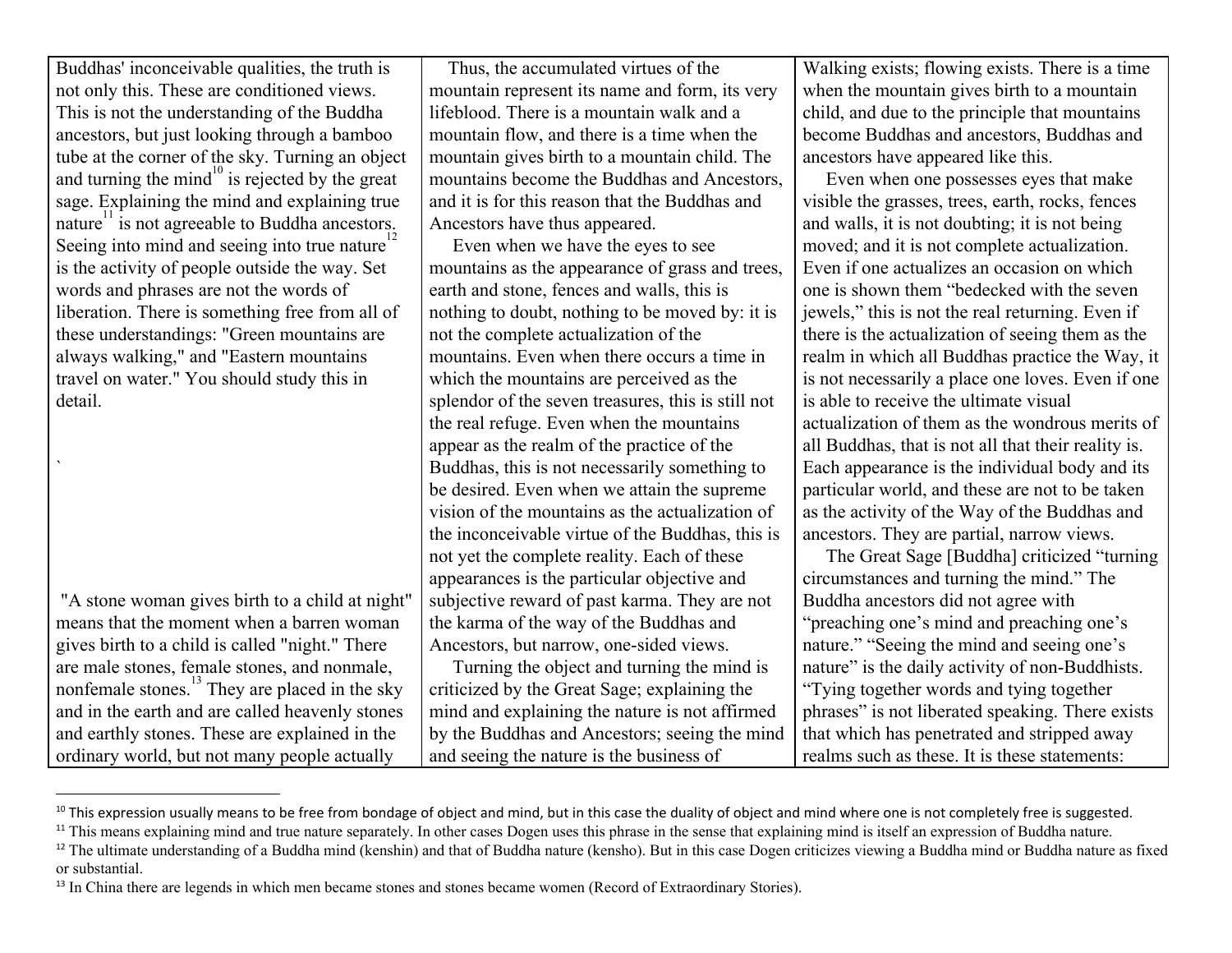know about it. You should understand the meaning of giving birth to a child. At the moment of giving birth to a child, is the mother separate from the child? You should study not only that you become a mother when your child is born, but also that you become a child.

This is the actualization of giving birth in practice- realization. You should study and investigate this thoroughly.

 Great Master Kuangzhen of Yunmen said, "Eastern mountains travel on water."<sup>15</sup> The reason these words were brought forth is that all mountains are eastern mountains, and all eastern mountains travel on water. Because of this, Nine Mountains, Mt. Sumeru, and other mountains appear and have practice realization. These are called "eastern mountains." But could Yunmen penetrate the skin, flesh, bones, and marrow of the eastern mountains and their vital practice-realization?

 Now in Great Song China there are careless fellows who form groups; they cannot be set straight by the few true masters. They say that the statement, "The eastern mountains travel on water," or Nanquan's story of a sickle, is illogical; what they mean is that any words having to do with logical thought are not Buddha ancestors' Zen stories, and that only illogical stories are Buddha ancestors' expressions. In this way they consider Huangbo's staff and Linji's shout as being beyond logic and unconcerned with thought; they regard these as great enlightenments that precede the arising of form. "Ancient masters

non-Buddhists: sticking to words and sticking to phrases is not the speech of liberation. There is speech which is free from such realms; it is "the blue mountains constantly walking," "the East Mountain moving over the water." We should give this detailed investigation. "The stone woman gives birth to a child in the night." This means that the time when the "stone woman gives birth to a child" is the "night." Among stones there are male stones, female stones, and stone neither male nor female. These stones gives support to heaven and to earth. There are heavenly stones and earthly stones. Although this is said in the secular world, it is rarely understood. We should understand the true nature of this "birth." At the time of birth are both parent and child transformed? We must study and fully understand, not only that birth is actualized in the child becoming the parent, but also that the practice and verification of the phenomenon of birth occurs when the parent becomes the child.

"The blue mountain walks constantly," and "The east mountain moves over water." You should investigate them in minute detail.

"The stone woman gives birth to a child in the night" means that the time when the stone woman gives birth to her child is at night. In general, there are male stones and female stones, and there are stones that are neither male nor female. They frequently assist heaven and assist earth. There are heaven stones and earth stones. Although this is something that is commonly spoken about, it is something that people rarely know. You should know the Buddhist principle of "giving birth to a child." When giving birth to a child, do parent and child both change? Could it just be a matter of studying how the child becoming the parent is "the actualization of giving birth to a child?" You should study and thoroughly investigate how when the parent becomes the child, this is the practice and enlightenment through the "actualization of giving birth to a child."

 Great Master Unmon Kyoshin said, "East Mountain moves over water." The actualized main point of these words is that all mountains are East Mountain, and all of East Mountain moves over water. For this reason, it is the actualizing of the nine mountains of Mount Sumeru, it is their practicing and realizing. We

<sup>&</sup>lt;sup>14</sup> The teacher and his disciple are one upon transmitting Dharma.

<sup>15</sup> Extensive Record of Yunmen, Zen Master Kangzhen, chap. 1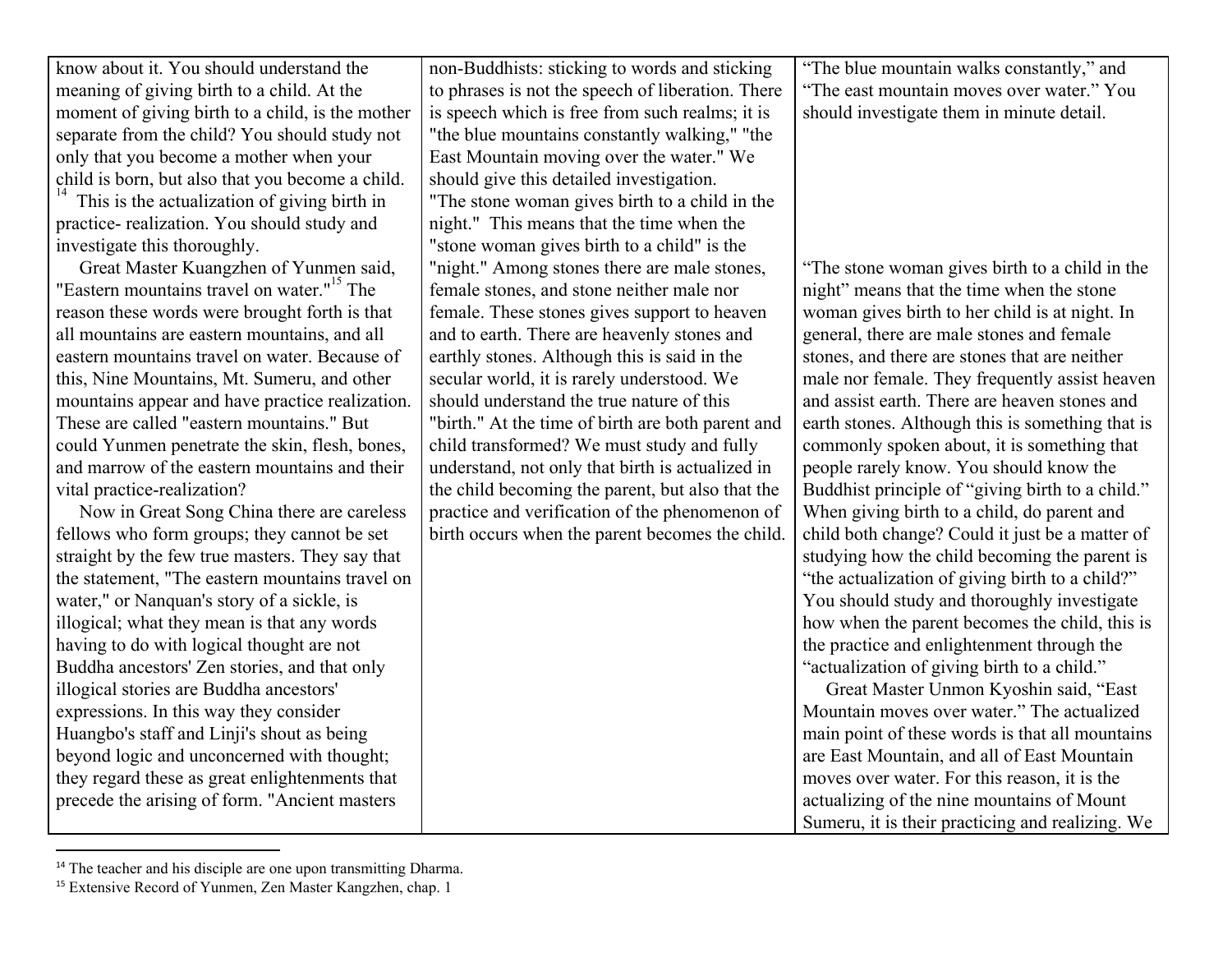used expedient phrases, which are beyond understanding, to slash entangled vines.":

 People who say this have never seen a true master and they have no eye of understanding. They are immature, foolish fellows not even worth discussing. In China these last two or three hundred years, there have been many groups of bald-headed rascals. What a pity! The great road of Buddha ancestors is crumbling. People who hold this view are not even as good as listeners of the Small Vehicles and are more foolish than those outside the way. They are neither lay people nor monks, neither human nor heavenly beings. They are more stupid than animals who learn the Buddha way. The illogical stories mentioned by you bald-headed fellows are only illogical for you, not for Buddha ancestors. Even though you do not understand, you should not neglect studying the Buddha ancestors' path of understanding. Even if it is beyond understanding in the end, your present understanding is off the mark. I have personally seen and heard many people like this in Song China. How sad that they do not know about the phrases of logical thought, or penetrating logical thought in the phrases and stories! When I laughed at them in China, they had no response and remained silent. Their idea about illogical words is only a distorted view. Even if there is no teacher to show you the original truth, your belief in spontaneous enlightenment is heretical.

Water is neither strong nor weak, neither wet nor dry, neither moving nor still, neither cold nor hot, neither being nor nonbeing, neither delusion nor enlightenment. Solidified, it is harder than diamond: who could break it? Melted, it is softer than milk: who could break it? This being the case, we cannot doubt the many virtues realized by water. We should, then, study that occasion when the water of the

call this "East Mountain." However, how did Unmon penetrate and strip away the skin, flesh, bones and marrow of East Mountain, in a way of life of practice and realization?

 Today in Sung China there is a type of unlearned person that has become so numerous that the few real [students] are unable to oppose them. They say, "Stories like this 'East Mountain moves over water' and Nansen's sickle, are not rationally comprehensible." What they mean is that any verbal story that is connected to thoughts is not a Zen story of the Buddhas and ancestors. [They think that only] the stories that are not rationally comprehensible are the verbal stories of the Buddhas and ancestors. For this reason, they take Obaku's staff and Rinzai's shout -- since they are hard to understand rationally and are unconnected to thought -- as the great enlightenment that precedes the emergence of subtle signs. [They say that] the reason why the expedient means of the ancestors of old frequently made use of "phrases that cut entanglements" is that they are not rationally comprehensible.

 Those who talk like this have not yet seen an authentic teacher and do not possess the eye of practice and study. They are unspeakably childish. Over the last two or three hundred years in China these sorts of demonic, disruptive, shaven-headed children have been numerous. What a pity that the Great Way of the Buddhas and ancestors is so diseased. Their understanding is no better than that of the sravakas of the lesser vehicle, and is more foolish than that of non-Buddhists. They are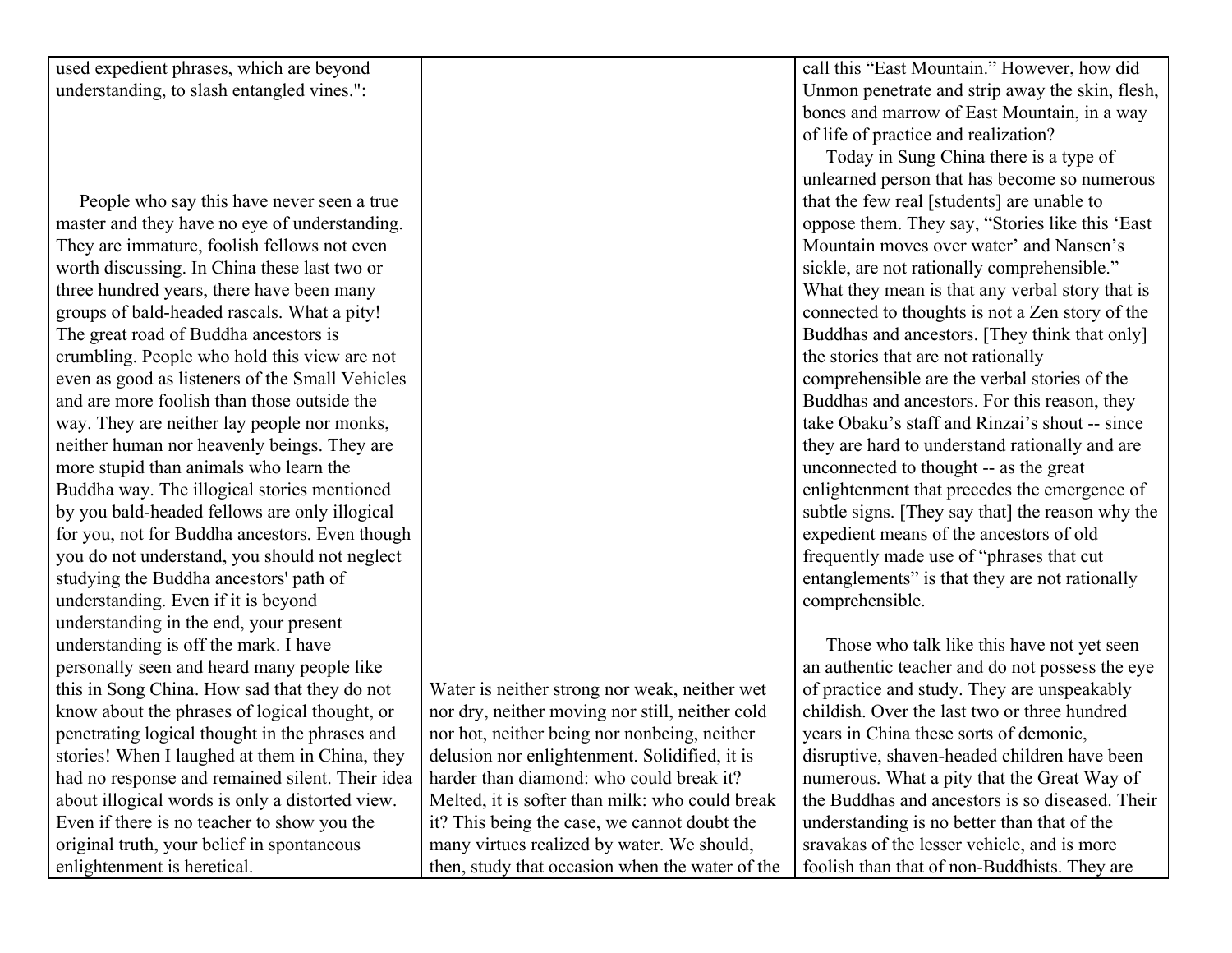You should know that "eastern mountains traveling on water" is the bones and marrow of the Buddha ancestors. All waters appear at the foot of the eastern mountains. Accordingly, all mountains ride on clouds and walk in the sky. Above all waters are all mountains. Walking beyond and walking within are both done on water. All mountains walk with their toes on all waters and splash there. Thus in walking there are seven paths vertical and eight paths horizontal. This is practice-realization.

 Water is neither strong nor weak, neither wet nor dry, neither moving no still, neither cold nor hot, neither existent nor non-existent, neither deluded nor enlightened. When water solidifies, it is harder than a diamond. Who can crack it? When water melts, it is gentler than milk. Who can destroy it? Do not doubt that these are the characteristics water manifests. You should reflect on the moment when you see the water of the ten directions as the water of the ten directions. This is not just studying the moment when human and heavenly beings see water; this is studying the moment when water sees water. This is a complete understanding. You should go forward and backward and leap beyond the vital path where other fathoms other.

All beings do not see mountains and waters in

ten directions is seen in the ten directions. This is not a study only of the time when peoples or *devas* see water: there is a study of water seeing water. Water practices and verifies water; hence there is a study of water speaking water. We must bring to realization the path on which the self encounters the self. We must move back and forth along, and spring off from, the vital path on which the other studies and fully comprehends the other.

In general, then, the way of seeing mountains and rivers differs according to the type of being that sees them. There are beings who see what we call water as a jeweled necklace. This does not mean, however, that they see a jeweled necklace as water. How, then, do we see what they consider water? Their jeweled necklace is what we see as water. Or, again, they see water as miraculous flowers, thought it does not follow that they use flowers as water. Hungry ghosts see water as raging flames or as pus and blood. Dragons and fish see it as a palace or tower, or as the seven treasures or as the *mani* gem. Others see water as wood and walls, or as the dharma nature of immaculate liberation, or as the true human body, or as the physical form and mental nature. Humans see these as water. And these different ways of seeing are the conditions under which water is killed or given life.

 Thsu, what different types of beings see is different; and we should reflect on this fact. Is it that there are various ways of seeing one object? Or is it that we have mistaken various images for one object? we should concentrate

neither lay people nor monks, neither human nor heavenly beings. They are more foolish than animals that study the Buddha Way. The stories that those shaved-headed children call "not rationally comprehensible" are "not rationally comprehensible" to you alone, and this has nothing to do with the Buddhas and ancestors. You should not fail to study the rationally comprehensible path of the Buddhas and ancestors, just because you think that it is not "rationally comprehensible" to you.

 Even if, in the end, it is not rationally comprehensible, the rational comprehension that you now articulate also misses it. Types like that are numerous throughout the Sung Empire. I have seen and heard them myself. What a pity that they do not know that thoughts are words and phrases, and that they do not know that words and phrases penetrate and strip away thoughts. When I was in Sung [China], I laughed at them, and they were silent -- they had nothing to say. It was just that mistake of "not rationally comprehensible." Who taught you [this]? Although we can say that you were without natural teachers, you were non- Buddhist infants by nature.

 You should know this: this "East Mountain moves over water" is the bones and marrow of the Buddhas and ancestors. All water is actualized at the foot of East Mountain. For this reason, all mountains ride the clouds and walk through the heavens. All mountains are the very top of all waters, and striding upwards or downwards they are together over the water. The toe tips of all mountains frequently stride through all waters and because they cause all waters to shoot out, their walking is seven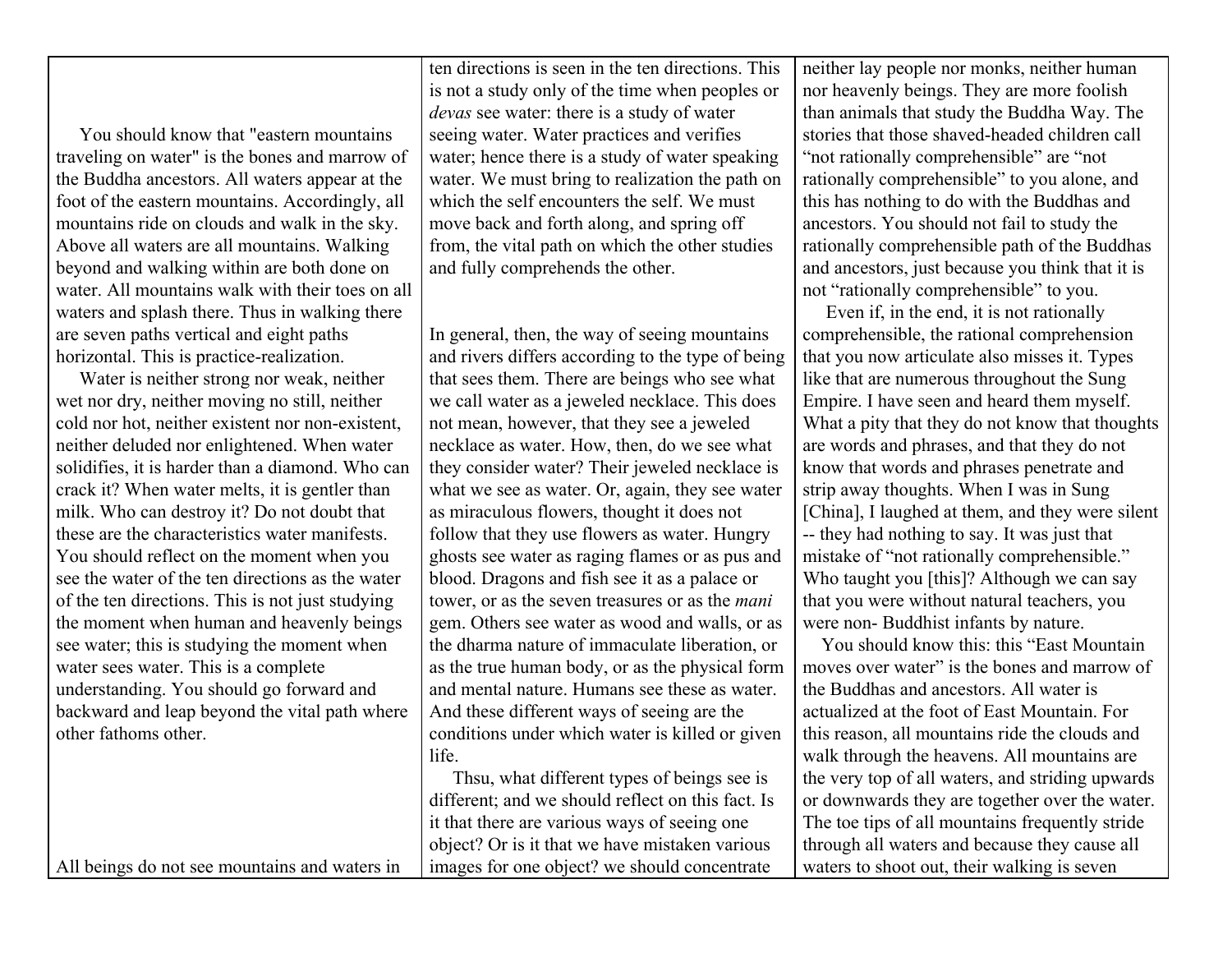the same way.  $\frac{16}{6}$  Some beings see water as a jeweled ornament, but they do not regard jeweled ornaments as water. What in the human realm corresponds to their water? We only see their jeweled ornaments as water. Some beings see water as wondrous blossoms, but they do not use blossoms as water. Hungry ghosts see water as raging fire or pus and blood. Dragons see water as a palace or a pavilion. Some beings see water as the seven treasures or a wish-granting jewel. Some beings see water as a forest or a wall. Some see it as the Dharma nature of pure liberation, the true human body, or as the form of body and essence of mind. Human beings see water as water. Water is seen as dead or alive depending on causes and conditions. Thus the views of all beings are not the same. You should question this matter now. Are there many ways to see one thing, or is it a mistake to see many forms as one thing? You should pursue this beyond the limit of pursuit. Accordingly, endeavors in practice- realization of the way are not limited to one or two kinds. The ultimate realm has one thousand kinds and ten thousand ways. When we think about the meaning of this, it seems that there is water for various beings but there is no original water-there is no water common to all types of beings. But water for these various kinds of beings does not depend on mind or body, does not arise from actions, does not depend on self or other. Water's freedom depends only on water. Therefore, water is not just earth, water, fire, wind, space, or consciousness. Water is not blue, yellow, red, white, or black. Water is not forms, sounds,

every effort on understanding this question, and then concentrate still more. given this multitude of perspectives, it follow that the training on the way of practice and verification must also not be merely of one or two kinds, and the ultimate realm must also have a thousand types and ten thousand kinds.

 If we reflect on the real import of this, although we say there are many types of water, it would seem there is no original water, no water of various types. Nevertheless, the waters which vary in accordance with the different types of beings do not depend on body or mind; they do not arise from karma; they are not dependent on the self or the other: dependent on water, water is liberated.

 Therefore, water is not earth, water, fire, wind, space, or consciousness; it is not blue, yellow, red, white, or black; it is not form, sound, smell, taste, touch or idea: nevertheless, the water of earth, water, fire, wind, space, and the rest is spontaneously appearing. This being the case, it becomes difficult to explain by what and of what this present land and palace are made. To say that they rest on the wheel of space and the wheel of wind is true neither for oneself nor for others; it is just speculating on the basis of the suppositions of the small understanding, and is only said out of fear that without such a resting place, things would not abide.

The Buddha has said, "All dharmas are ultimately liberated; they have no abode." We should realize that although they are liberated, without any bonds, all dharmas are abiding in

vertically and eight horizontally, and they are "not without practice and realization."

 Water is something that is neither strong nor weak, neither wet nor dry, neither active nor quiescent, neither cold nor warm, neither existing nor not existing, neither deluded nor enlightened. When it freezes, it is harder than diamond. Who could break it? When it melts, it is softer than milk. Who could break it? Therefore, at once, it is impossible to wonder at the merits of its actualized existence.

 You should take some time to study the occasion when you should look carefully in the ten directions at the water of the ten directions. This is not just studying at a time when one sees human or heavenly water; it is studying when water sees water, because it is water practicing and realizing water. There exists the investigation of water speaking about water, and you should bring about the actualization of the path on which the self meets the self. You should move forward and backwards along the active path on which the other pierces the other, and you should leap clear.

In general, there are differences in seeing mountains and water, depending on the type [of being]. There are those that see what we call "water" as a jeweled necklace. However, they do not see a jeweled necklace as water. A form that we see as something else, they would see as water. What they see as a jeweled necklace, we see as water. There are those that see water as wondrous flowers. However, they don't use flowers as if they were water. Demons see water as fierce fire; they see it as pus and

<sup>&</sup>lt;sup>16</sup> Four views on water.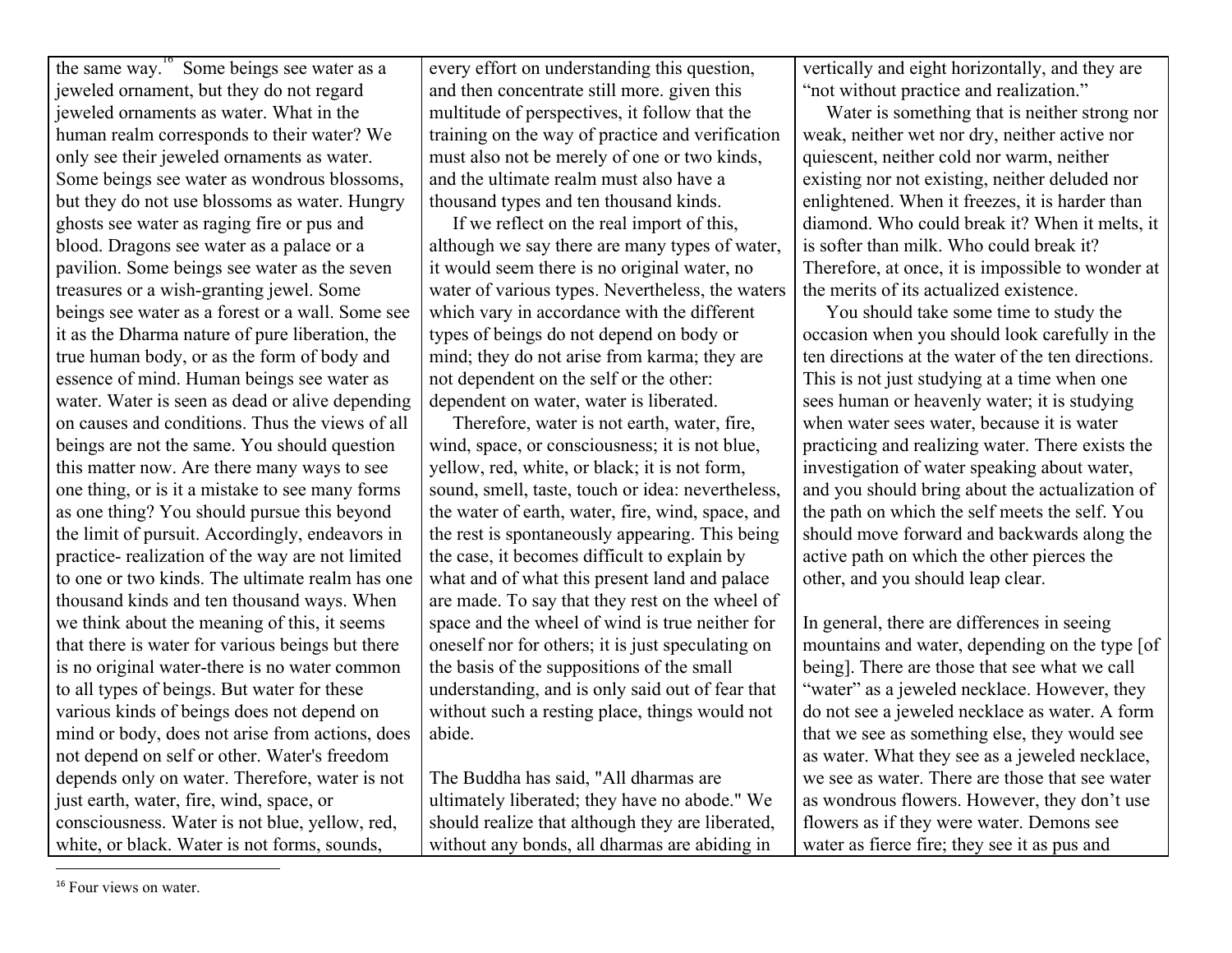smells, tastes, touchables, or mind-objects. But water as earth, water, fire, wind, and space realizes itself. For this reason, it is difficult to say who is creating this land and palace right now or how such things are being created. To say that the world is resting on the wheel of space or on the wheel of wind is not the truth of the self or the truth of others. Such a statement is based only on a small view. People speak this way because they think that it must be impossible to exist without having a place on which to rest.

 Buddha said, "All things are ultimately liberated. There is nowhere that they abide." $17$ You should know that even though all things are liberated and not tied to anything, they abide in their own phenomenal expression. However, when most human beings see water they only see that it flows unceasingly. This is a limited human view; there are actually many kinds of flowing. Water flows on the earth, in the sky, upward, and downward. It can flow around a single curve or into bottomless abysses. When it rises it becomes clouds. When it descends it forms abysses.

Wenzi said, "The path of water is such that

their own state. However, when human beings look at water, they see it only as flowing without rest. This "flow" takes many forms, and our way of seeing is just a one-side human view. Water flows over the earth; it flows across the sky; it flows up; it flows down. Water flows around bends and into deep abysses. It mounts up to form clouds; it descends to form pools.

 The *Wen-tzu* says, "The tao of water, ascending to heaven becomes rain and dew, descending to earth becomes rivers and streams." Such is said even in the secular world. It would be shameful indeed if those who call themselves descendants of the Buddhas and Ancestors had less understanding than the ordinary person. This passage says that, although the way of water is unknown to water, water actually functions was water; and although the way of water is not unknown to water, water actually functions as water.

 "Ascending to heaven, it becomes rain and dew." We should realize that water climbs to the very highest heavens, and becomes rian and dew. And this rain and dew is of various kinds ina ccordance with the various worlds. To say that there are places to which water does not reach is the doctrine of the Hinayana *sravaka*, or the false doctrine of the non-Buddhist. Water extends into flames; it extends into thought, reasoning, and discrimination; it extends into enlightenement and the Buddha nature.

blood. Dragons and fish see it as palaces; they see it as towers. Or they see it as the seven-treasure wish-fulfilling gem, or they see it as a forest barrier, or they see it as the Dharma nature of pure liberation and strippingaway, or they see it as true human form. Or they see it as the features of the body and the mind.

 The fact that human beings see this as water is a cause and condition of life and death. Depending on the type [of being], what is seen is different, and we should take a moment to question this. Is it that all views vary when looking at one thing? Is it that we are mistakenly and confusedly taking all images as one thing? On top of your effort [regarding this question] you should make still more effort. Since this is the case, at once, practice, enlightenment, and following the Way also cannot be of one or two kinds, and the realm of ultimate reality also has a thousand types and ten thousand kinds. Moreover, as you keep the point of this teaching in mind – although we say that all the types of water are numerous, it is as if a fundamental water did not exist; it is as if all the types of water did not exist. However, all the waters, according to their types, do not depend on mind, do not depend on body, are not born from karma, are not dependent on self, are not dependent on other, and there exists penetration and dropping away that is dependent on water.

 Since it is like this, water is not earth-water-fire-wind-space-consciousness, etc.; it is not green-yellow- red-white-black,

<sup>&</sup>lt;sup>17</sup> Great Treasure Heap Sutra, chap. 87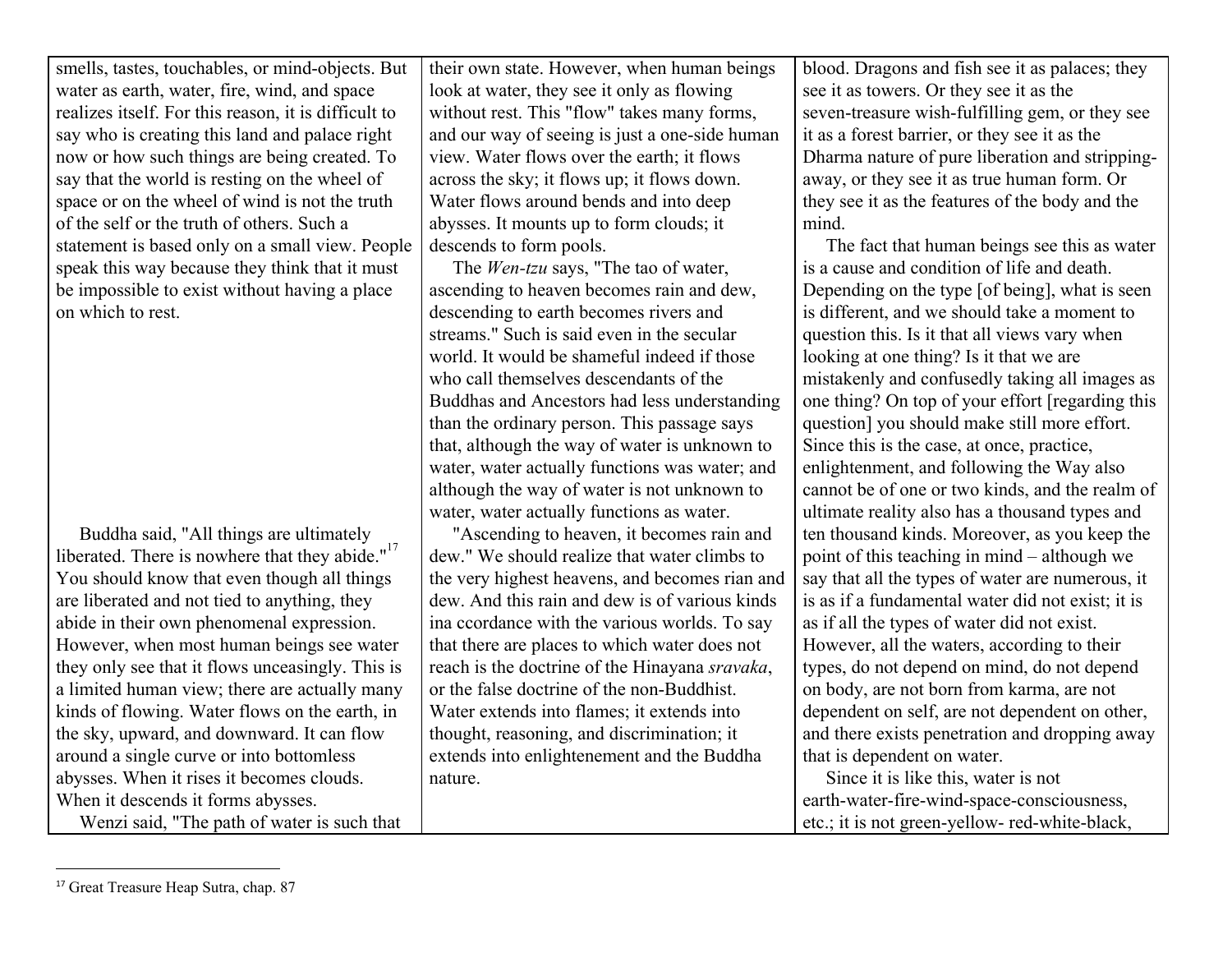when it rises to the sky, it becomes raindrops; when it falls to the ground, it becomes rivers. $18$ <sup>18</sup> Even a secular person can speak this way. You

who call yourselves descendants of Buddha ancestors should feel ashamed of being more ignorant than an ordinary person. The path of water is not noticed by

water, but is realized by water. It is not unnoticed by water, but is realized by water. "When it rises to the sky, it becomes single raindrops" means that water rises to the heavens and skies everywhere and forms raindrops. Raindrops vary according to the different worlds. To say that there are places water does not reach is the teaching of the listeners of the Small Vehicle or the mistaken teaching of people outside the way. Water exists inside fire and inside mind, thought, and ideas. Water also exists within the wisdom of realizing Buddha nature.

"When it falls to the ground, it becomes river" means that when water reaches the ground it turns into rivers. The essence of rivers becomes wise people. Now ordinary fools and mediocre people think that water is always in rivers or oceans, but this not so. Rivers and oceans exist in water. Accordingly, even where there is not a river or an ocean, there is water. It is just that when water falls down to the ground, it

"Descending to earth, it becomes rivers and streams." We should realize that when water descends to earth, it becomes rivers and streams. And the essence of rivers and streams becomes sages. The foolish common people think that water is always in rivers, streams, and seas, but this is not so: water makes rivers and seas within water. Therefore, water is in places that are not rivers and seas; it is jsut that when water descends to earth, it acts as rivers and seas.

 Moreover, we should not think that when water has become rivers and seas, there is then no world and no Buddha land within water: even within a single drop of water incalculable Buddha realms are actualizated. Cosnequently, it is not that water exists within the Buddha land, nor that the Buddha land exists within water: the existence of water has nothign whatever to do with the three times or the dharma realm. And yet, water is the koan of the actualization of water.

 Wherever the Buddhas and ancestors are, water is always there; wherever water is, the Buddhas and Ancestors always appear. Therefore, the Buddhas and Ancestors have always taken up water as their own body and mind, their own thinking.

In this way, the idea that water does not climb up is to be found neither in Buddhist nor non-Buddhist writings. The way of water penetrates everywhere, above and below,

etc.; it is not

color-sound-smell-taste-touch-phenomena, etc. However, the water of earthwater-fire-wind-space, etc. is actualizing spontaneously. For this reason, it is very hard to speak about the nation and palaces of the present moment while clarifying what can be made or has been made. The statement that [water] is connected to the ring of space and the ring of wind [surrounding Mt. Sumeru] is not my truth, and is not the truth of others. This is [just] parroting the measure of narrow views. Such a statement derives from the thinking that [things] cannot dwell without a place of connection.

The Buddha said, "All phenomena ultimately are completely liberated, without having [any] abode"

 You should know this – although we say that by being liberated they are without constraints, all phenomena are dwelling in their [dharma] positions. However, when human beings see water, there is only the view that flowing does not stop. There are many kinds of that flowing, and this one is the narrow human view. It flows through the so-called earth; it flows through the sky; it flows up; it flows down. It flows in curves, and it flows in nine pools. Rising, it forms clouds and descending, it forms pools.

 The Monshi says, "The tao of water rising to the heavens forms rain and dew, and descending to earth forms bays and rivers."

 Lay people today still speak like this. How very shameful it is when those who call

<sup>18</sup> Suvarna Prabhasottama Sutra, cha. 1.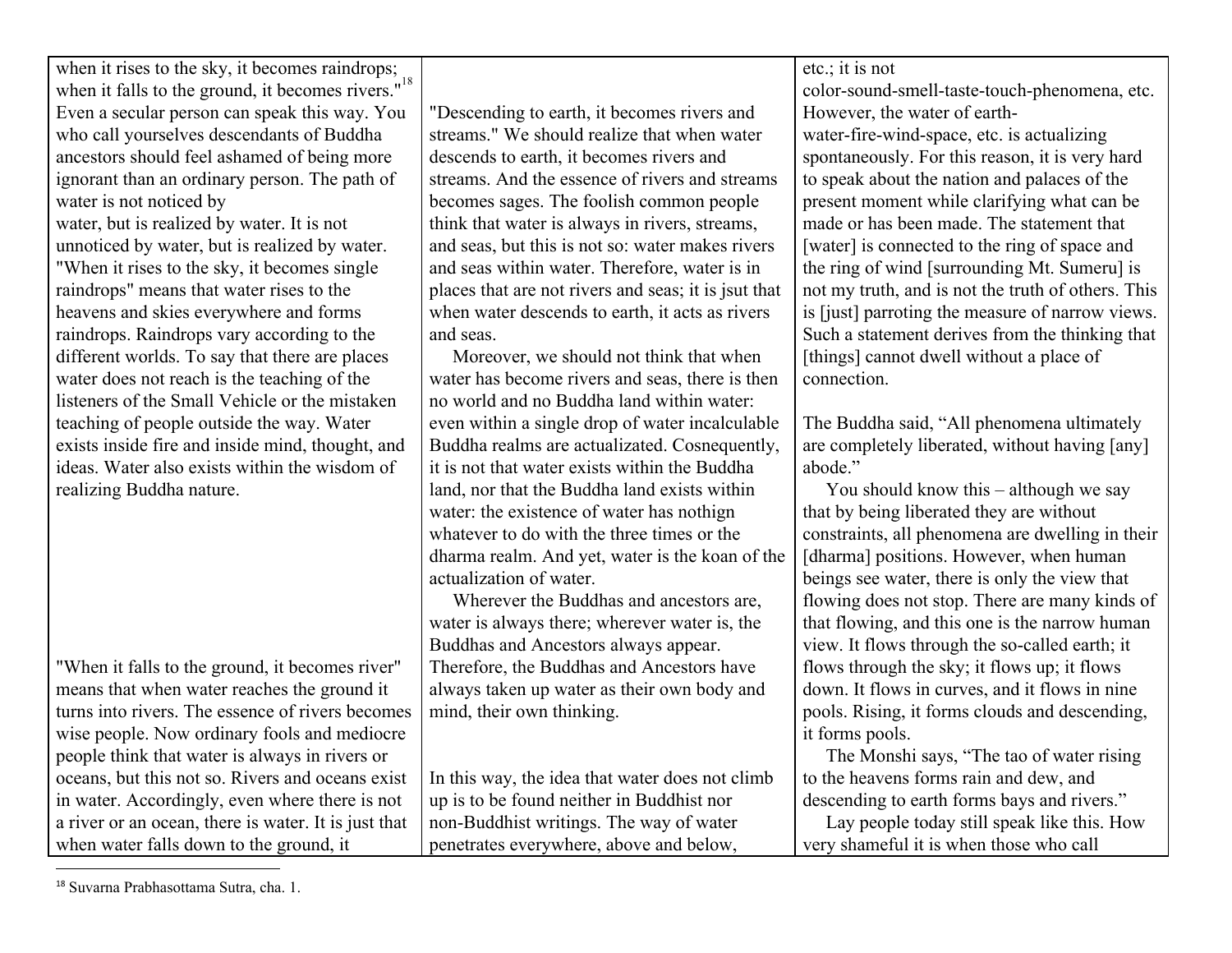manifests the characteristics of rivers and oceans. Also do not think that where water forms rivers or oceans there is no world and there is no Buddha land. Even in a drop of water innumerable Buddha lands appear. Therefore it is not a question of whether there is only water in the Buddha land or a Buddha land in the water. The existence of water is not concerned with past, future, present, or the phenomenal world. Yet water is actualization of the fundamental point. Where Buddha ancestors reach, water never fails to appear. Because of this, Buddha ancestors always take up water and make it their body and mind, make it their thought.

In this way, the words "Water does not rise" are not found in scriptures inside or outside of Buddhism. The path of water runs upward and downward and in all directions. However, one Buddhist sutra does say, "Fire and air go upward, earth and water go downward." $19^{\circ}$  This "upward" and "downward" require examination. You should examine them from the Buddhist point of view. Although you use the word "downward" to describe the direction of earth and water, earth and water do not actually go downward. In the same way, the direction fire and air go is called "upward." The Phenomenal world does not actually exist in terms of up, down, or the cardinal directions. It is tentatively designated according to the

vertically and horizontally. Still, in the sutras it is said that fire and wind go up, while earth and water go down. But this "up and down" bears some study – the study of the up and down of the way of the Buddha. In Buddhism, where earth and water go is considered "down;" but "down" does not mean some place to which earth and water go. Where fire and wind go is "up." While the dharma realm has no necessary connection with up and down and the four directions simply on the basis of the function of the four, five, or six elements, we provisionally set up a dharma realm with directions. It is not that *asamjnika* heaven is above and the *avici* hell below: *avici* is the entire dharma realm; *asamjnika* is the entire dharma realm.

 Nevertheless, when dragons and fish see water as a palace, just as when humans see palaces, they do not view it as flowing. And if some onlooker were to explain to them that their palace was flowing water, they would surely be just as amazed as we ar enow to hear it sad that mountains flow. Still, there would undoubtedly be some dragons and fish who would accept such an explanation of the railings, stairs, and columns of palaces and pavilions. We should calmly consider over and over the reason for this. If our study is not liberated from these confines, we have not freed ourselves from the body and mind of the common people; we have not fully comprehended the land of the Buddhas and Ancestors; we have not fully comprehended the land of the common people; we have not fully comprehended the palace of the common people.

themselves descendants of the Buddhas and ancestors are even more in the dark than the laity. It says that the tao of water is not its recognition [of itself] as water, but water's well-manifested movement. Nor is it water's non-recognition [of itself] as water, but water's well-manifested movement.

 It says, "rising to the heavens [it] forms rain and dew." You should know this – No matter through how many heavens upwards it rises, it forms rain and dew. The rain and dew differs in accordance with the world. To say that there is a place where the water does not reach is the teaching of the hinayana sravakas or the false teachings of non-Buddhists. Water is something that reaches into the midst of flames, and that reaches into the midst of the mind's thinking and discrimination, and that reaches into the midst of awareness and Buddha nature.

"Descending to the earth [it] forms bays and rivers." You should know this – When water descends to earth, it forms bays and rivers. The spirits of bays and rivers frequently become wise persons. Now ordinary fools and common types think that water necessarily is bays, rivers, seas and streams. That's what they think. This is not so. Water has formed bays and seas within water. Therefore water exists in places that are not bays or seas, and when water descends to earth, it is only taking the function of bays and seas.

 Further, you should not study with the thought that because this is a place where water has formed bays and seas, worlds cannot exist

 $19$  In the inner chamber of Buddha ancestors there is no self and others.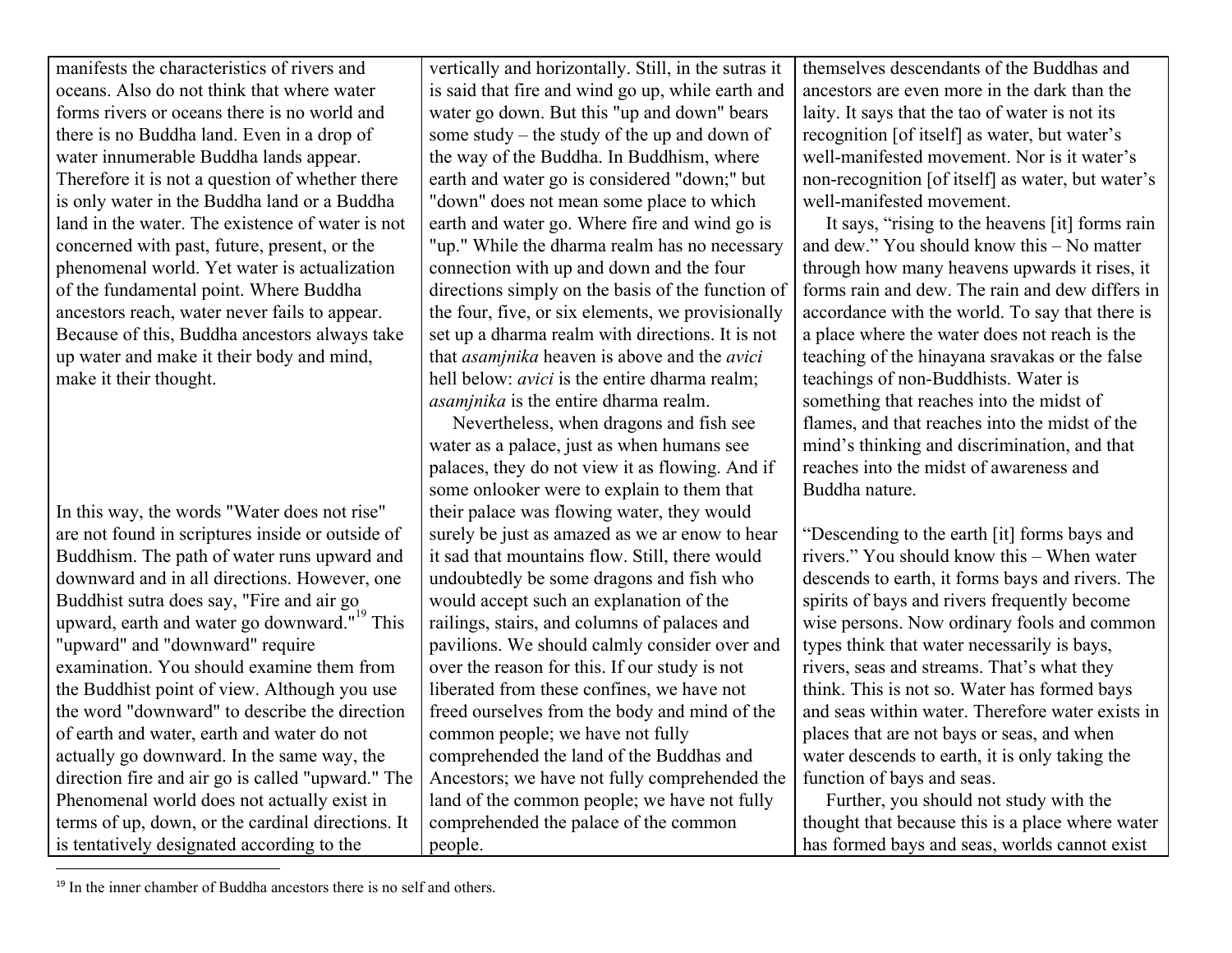directions in which the four great elements, five great elements, or six great elements go. The Heaven of No Thought should not be regarded as upward nor the Avichi Hell as downward. The Avichi Hell is the entire phenomenal world; the Heaven of No Thought is the entire phenomenal world.

 Now when dragons and fish see water as a palace, it is just like human beings seeing a palace. They do not think it flows. If an outsider tells them, "What you see as a palace is running water," the dragons and fish will be astonished, just as we are when we hear the words, "Mountains flow." Nevertheless, there maybe some dragons and fish who understand that the columns and pillars of palaces and pavilions are flowing water. You should reflect and consider the meaning of this. If you do not learn to be free from your superficial views, you will not be free from the body and mind of an ordinary person. Then you will not understand the land of Buddha ancestors, or even the land or the palace of ordinary people. Now human beings well know as water what is in the ocean and what is in the river, but they do not know what dragons and fish see as water and use as water. Do not foolishly suppose that what we see as water is used as water by all other beings. Do not foolishly suppose that what we see as water is used as water by all other beings. You who study with Buddhas should not be limited to human views when you are studying water. You should study how you view the water used by Buddha ancestors. You should study whether there is water or no water in the house of Buddha ancestors.

 Although human beings have udnerstood what is in seas and rivers as water, just what king of thing dragons, fish and other being understand and use as water, we do not yet know. Do not foolishly assume that all kinds of beings must use as water what we understand as water. When those who truly study Buddhism seek to learn about water, they should not stick to the water of humans; they should go on to study the water of Buddhism. We should study how we see the water used by the Buddhas and Ancestors; we should study whether within the rooms of the Buddhas and Ancestors, there is or is not water.

From time immemorial the mountains have been the dwelling place of the great sages; wise ones and sages have all made the mountains their own chambers, their own body and mind. And through these wise ones and sages, the mountains have been actualized. However many great sages and wise ones we suppose have aswembled in the mountains, ever since they entered the mountains, no one has met a single one of them. There is only the actualization of the life of the mountains; not a single trace of their having entered remains.

 The countenance of the mountains is completely different when we are in the world gazing off at the mountains, and when we are in the mountains meeting the mountains. Our consideration and our understanding of

and Buddha lands cannot exist [there]. Even in a single drop unlimited Buddha nations are actualized. Therefore, it is not that water exists inside Buddha lands, and it is not that Buddha lands exist inside water. Water's existence is not connected to the three times [of past, present, and future] and is not connected to dharma worlds. Moreover, although we say it is like this, it is the koan of the actualization of water

 Water necessarily reaches the places where the Buddhas and ancestors reach. Buddhas and ancestors necessarily actualize in places where water reaches. Accordingly, Buddhas and ancestors necessarily lift up water [as the Buddha raised the flower] and are taking it as body and mind, are taking it as thought. Therefore, at once, nowhere in a text inside or outside [Buddhism] does it say that water does not rise upwards. The "tao of water" passes up, down, vertically and horizontally. However, in the Buddhist sutras, [it is written that] fire and wind rise upwards and earth and water descend downwards. There is a place to study this "up and down." It is the study of this so-called "up and down" in the Buddha Way. [This study] takes the place where so-called earth and water go as "down." It is not that it takes "down" as the place where earth and water go. The place where fire and wind go is "up." Although the dharma worlds are not at all necessarily related to the extent of up or down or the four directions, in accordance with the places where the four great [elements], the five great [elements], and the six great [elements], and so on function, we just provisionally construct the dharma world of the [ten] directions. It is not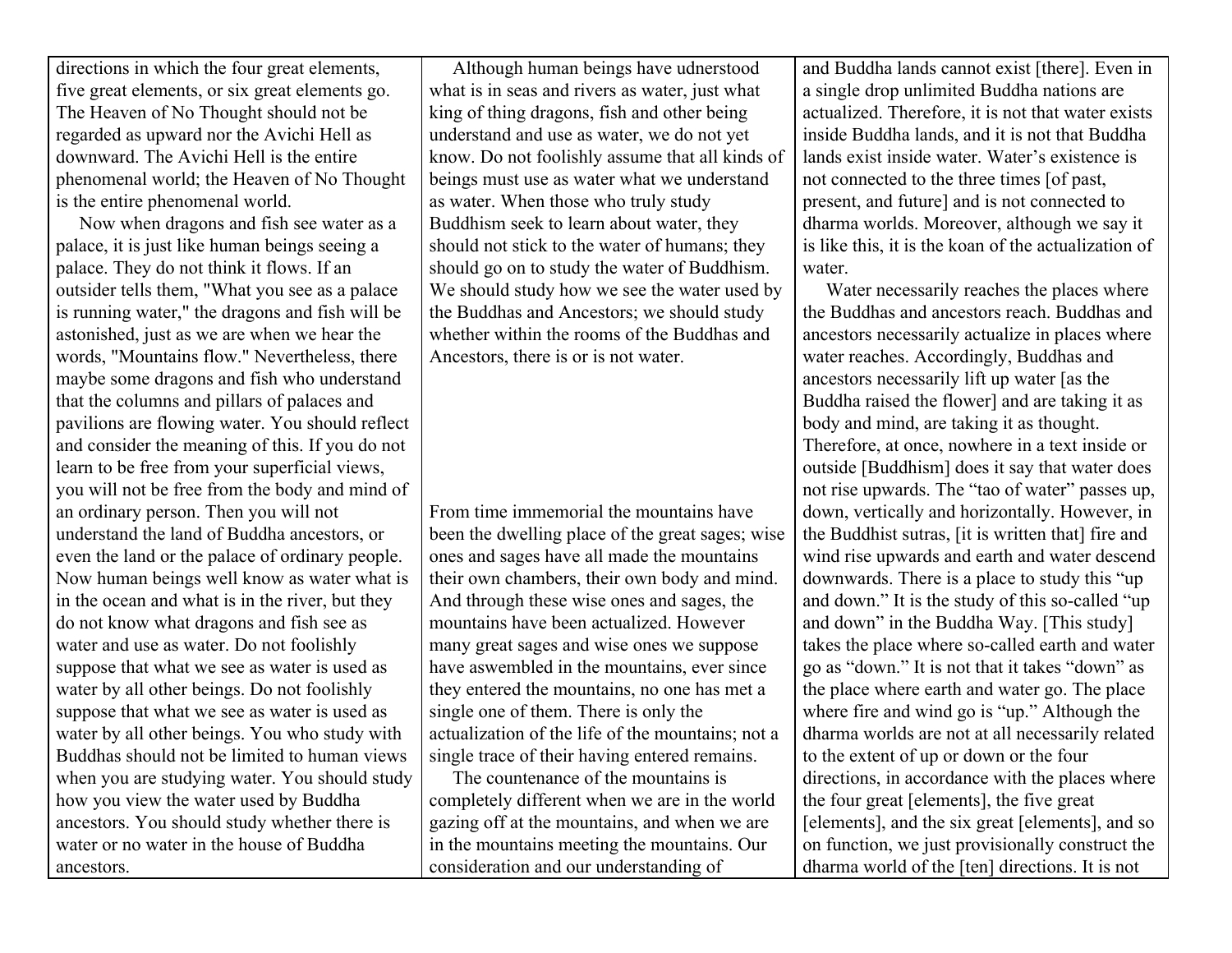Mountains have been the abode of great sages from the limitless past to the limitless present. Wise people and sages all have mountains as their inner chamber, as their body and mind. Because of wise people and sages, mountains appear. You may think that in mountains many wise people and great sages are assembled. But after entering the mountains, not a single person meets another.<sup>20</sup> There is just the activity of the mountains. There is no trace of anyone having entered the mountains. When you see mountains from the ordinary world, and when you meet mountains while in mountains, the mountains' head and eye are viewed quite differently. Your idea or view of mountains not flowing is not the same as the view of dragons and fish. Human and heavenly beings have attained a position concerning their own worlds which other beings either doubt or do not doubt. You should not just remain bewildered and skeptical when you hear the words, "Mountains flow"; but together with Buddha ancestors you should study these words. When you take one view you see mountains flowing, and when you take another view, mountains are not flowing. One time mountains are flowing, another time they are not flowing. If you do not fully understand

nonflowing should not be the same as the dragon's understanding. Humans and *devas* reside in their own worlds, and other beings may have doubts about this, or, again, they may not. Therefore, without giving way to our surprise and doubt, we should study the words, "mountains flow," with the Buddhas and Ancestors. Taking one view, there is flowing; taking another, there is nonflowing. At one time there is flowing; at another, non-flowing. If our study is not like this, it is not the true dhama wheel of the Tathagata.

 An ancient Buddha has said, "if you wish to avoid the karma of *avici* hell, do not slander the true dharma whell of the Tathagatha." These words should be engraved on skin, flesh, bones and marrow, engraved on interior and exterior of body and mind, engraved on emptiness and on form; they are engraed on trees and rocks, engraved on fields and villages.

Although we say that mountains belong to the country, actually they belong to those who love them. When the mountains love their master, the wise and the virtuous inevitably enter the mountains. And when the sages and wise ones live in the mountains, because the mountains belong to them, trees and rocks flourish and abound, and the birds and beasts take on a supernatural excellence. This is because the sages and wise ones have covered them with

that we are taking the Heaven Without Concepts as "up," and the worst hell as "down." The worst hell is also an entire dharma world. The Heaven Without Concepts is also an entire dharma world.

 However, when dragons or fish see water as a palace, it is just like when a person sees a palace. And [dragons and fish] do not know or see that it is flowing along. If someone who has a different perspective were to deliberately point out to them that their palaces are flowing water, the dragons and fish would instantly be shocked, just as we would be if we heard someone say that mountains flow. Moreover, there might be some [dragons and fish] who would maintain that there are things to be said like that about the rails, stairs, and pillars of the palaces, towers, and pavilions. You should quietly start to consider this principle of things and gradually think about it. When we are not studying penetrating and dropping away from this perspective, it is not the liberation and dropping away of the ordinary person's body and mind, and it is not having investigated completely the lands of the Buddhas and ancestors, it is not having investigated completely ordinary people's lands, and it is not having investigated completely ordinary people's palaces and halls.

 Although we can say that nowadays human beings know and see deeply the heart of the seas and the heart of the bays as water, we do not yet know what sort of thing dragons, fish, and so forth see and know as water or use as water. Do not foolishly conclude that what we see and know as water is what every type [of

<sup>&</sup>lt;sup>20</sup> "Song of the realization of the way" by Yongjia Xuanjue.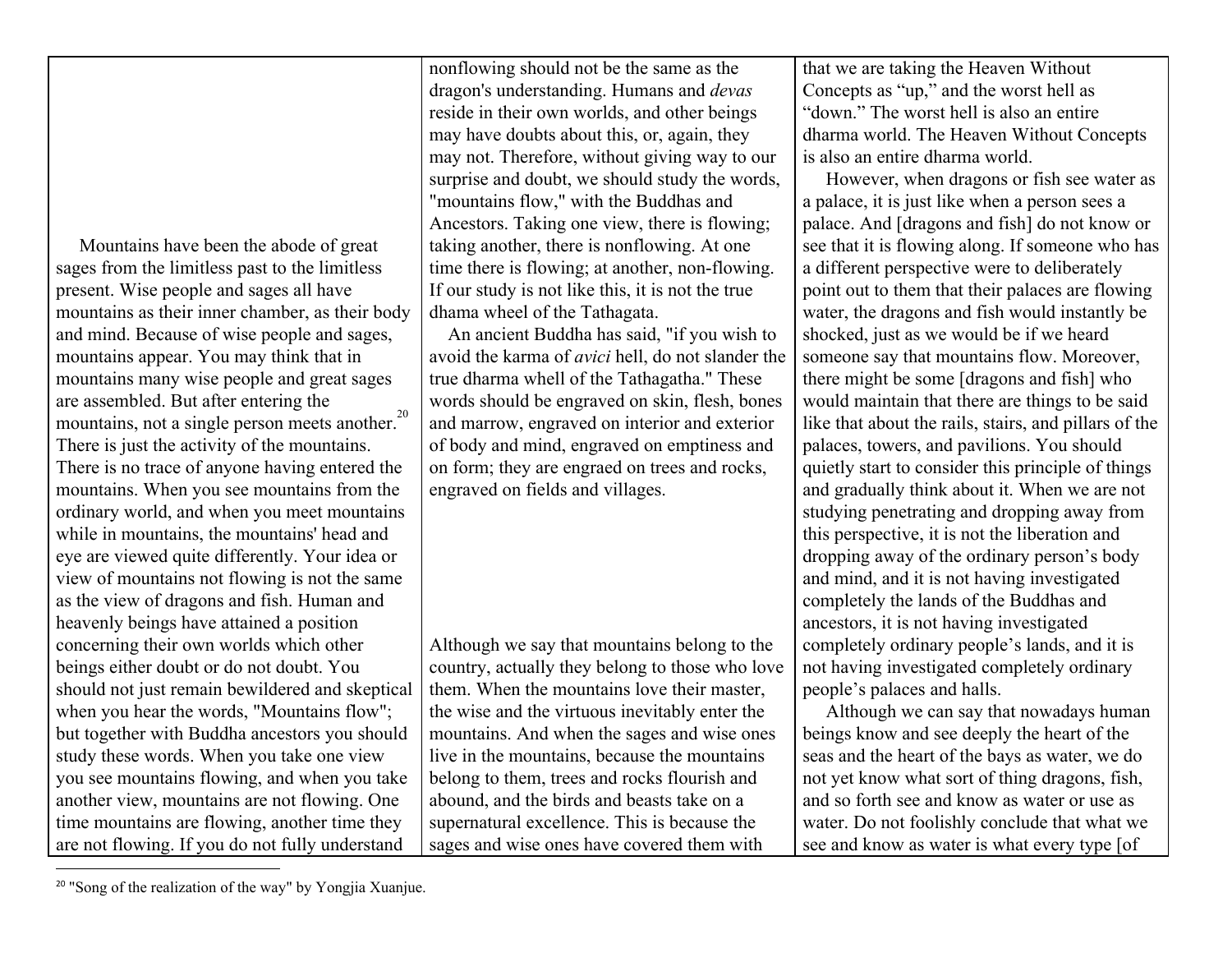this, you do not understand the true Dharma wheel of the Tathagata. An ancient Buddha said, "If you do not wish to incur the cause for Unceasing Hell, do not slander the true Dharma wheel of the Tathagata."<sup>21</sup> You should carve these words on your skin, flesh, bones, and marrow; on your body, mind, and environs; on emptiness and on form. They are already carved on trees and rocks, on fields and villages.

Although mountains belong to the nation, mountains belong to the people who love them. When mountains love their master, such a virtuous sage or wise person enters the mountains. Since mountains belong to the sages and wise people living there, trees and rocks become abundant and birds and animals are inspired. This is so because the sages and wise people extend their virtue. You should know it as a fact that mountains are fond of wise people and sages. Many rulers have visited mountains to pay homage to wise people or to ask for instruction from great sages. These have been important events in the past and present. At such times these rulers treat the sages as teachers, disregarding the protocol of the usual world. The imperial power has no authority over the wise people in the mountains. Mountains are apart from the human world. At the time the Yellow Emperor visited Mt. Kongdong to pay homage to Guangcheng, he walked on his knees, touched his forehead to the ground, and asked for

virtue. We should realize that the mountains actually take delight in wise ones and sages.

 Throughout the ages we have excellent examples of emperors who have gone to the mountains to pay homage to wise ones and seek instruction from great sages. At such times the emperors respected the sages as teachers and honored them without abiding by wordly forms. For the imperial authority has no power over the mountain sage, and the emperors knew that the mountains are beyond the mundane world.

 In ancient times we have the example of K'ung-t'ung and Hua Feng. When the Yellow Emperor made his visit to Kuang Ch'eng-tzu, he went on his knees, prostrated himself, and begged instruction. Again, Shakyamuni Buddha left his father's palace and went into the mountains; yet his father felt no resentment toward the mountains, nor distrust of those in the mountains who instructed the prince. His twelve years of cultivating the Way were spent largely in the mountains, and it was in the mountains that the Dharma King's auspicious event occured. Even a veritable *cakravartin* does not wield authority over the mountains.

 We should udnerstand that the mountains are not within the human realm, nor witbhin the realm of heaven. They are not to be viewed with the suppositions of human thought. If only we did not compare them with flowing in the human realm, who would have any doubt about such things as the mountains flowing or not flowing?

being] uses as water. When those who now study Buddhism want to study water, they should not just singlemindedly stop just with human beings. They should continue on and study the water of the Buddha Way. They should study the water used by the Buddhas and ancestors by asking themselves how they see it. They should study by asking whether water exists or water does not exist within the houses of the Buddhas and ancestors.

Mountains are always the dwelling place of the great sages. Both wise ones and sages have been taking mountains as their private chamber and they have been taking mountains as their body and mind. Through wise ones and sages the mountains are actualizing. In general, although you might wonder how many great sages and great wise ones have entered the mountains and are gathering there, once they entered the mountains, there isn't a single person who has met even one of them. They are just the actualization of the daily activity of the mountains, and beyond that there remains not a trace of their having entered.

 The crown and the eyeball are vastly different on occasion when one glimpses a mountain in the world, and an occasion when one meets a mountain in the mountains. [Your] memory of not-flowing or [your] knowing and seeing not-flowing should not be equivalent to the knowing and seeing of dragons and fish. Other types [of beings] doubt that humans and heavenly beings obtain places in their own realms, or they do not [even] reach the point of doubting. Therefore, you should study with the

<sup>21</sup> Zhuangzi (Chuangtzu) chap. 4.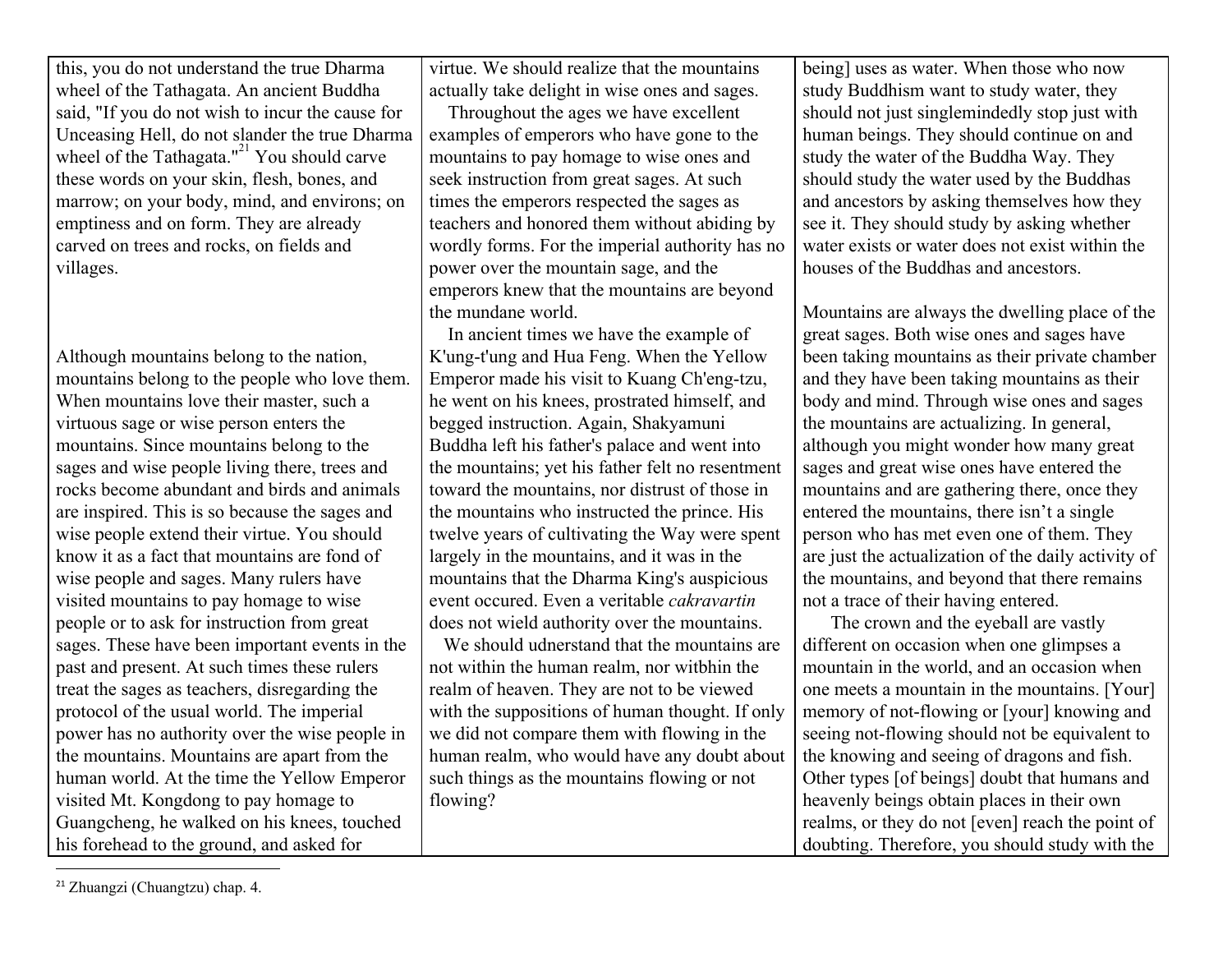instruction. When Shakyamuni Buddha left his father's palace and entered the mountains, his father the king did not resent the mountains, nor was he suspicious of those who taught the prince in the mountains. The twelve years of Shakyamuni Buddha's practice of the way were mostly spent in the mountains, and his attainment of the way occurred in the mountains. Thus even his father, a wheel-turning king, did not wield authority over the mountains. You should know that mountains are not the realm of human beings nor the realm of heavenly beings. Do not view mountains from the scale of human thought. If you do not judge mountains' flowing by the human understanding of flowing, you will not doubt mountains' flowing and not-flowing.

On the other hand, from ancient times wise people and sages have often lived near water. When they live near water they catch fish, catch human beings, and catch the way. For long these have been genuine activities in water. Furthermore there is catching the self, catching catching, being caught by catching, and being caught by the way. Priest Decheng abruptly left Mt. Yao and lived on the river. $2^2$ There he produced a successor, the wise sage of the Huating. Is this not catching a fish, catching a person, catching water, or catching the self? The disciple seeing Decheng is Decheng. Decheng guiding his disciple is his

Again, in ancient times, wise ones and sages have also lived by the water. When they live by the wayer, they catch fish, or they catch people, or they catch the Way. These are all traditional water styles. And going further, there must be catching the self, catching the hook, being caught by the hook, and being caught by the Way

 In ancient times when Te-ch'eng suddenly left Yueh-shan and went to live on the river, he got the sage of the Hua-t'ing River. Is this not catching fish? Is it not catching people? Catching water? is it not catching himself? For anyone to meet Te-ch'eng, they must be Te-ch'eng; Te-ch'eng's teaching someone is his meeting himself.

 Itis not the case simply that there is wate rin the world; within the world of water there is a world. And this is true not only within water; within clouds as well there is a world of sentient beings; wihtin wind, within fire, within earth, there is a world of sentient beings. Within the dharma realms there is a world of sentient beings; within a single blade of gerass, within a single staff, there is a world of sentient beings. And wherever there is a world of sentient beings, there, inevitably, is the world of the Buddhas and Ancestors. This truth we should study very carefully.

 Thus, water is the palace of the true dragon; it is not flowing away. If we regard it as only flowing, the word *flowing* is an insult to water; for it is the same as imposing *nonflowing*.

Buddhas and ancestors the phrase "the mountain flows," and you should not give way to surprise or doubt. Holding up one is this flowing, and holding up one is this not-flowing. One time around is flowing, and one time around is not- flowing. Whatever appears to be without an investigation of this is not the Tathagata's True Dharma Wheel.

 An old Buddha said, "If you want not to welcome the karma of endless [hell], do not revile the Tathagata's True Dharma Wheel." You should inscribe these words in your skin, flesh, bones, and marrow. You should inscribe them on your body and mind, directly and indirectly. You should inscribe them on emptiness. You should inscribe them on form. They have been inscribed on the trees and the rocks, and they have been inscribed on the fields and the villages.

In general, although they say that mountains belong to the nation, mountains belong to the people who love them. When the mountains necessarily love their master, sages and wise ones, those of great virtue, enter the mountains. When the sages and wise ones live in the mountains, the mountains belong to them, and that is why trees and rocks are thick and dense and birds and beasts have superior spirits. This is because the sages and wise ones cause them to be covered with virtue. You should know this – it is true that mountains favor the wise. It is true that mountains favor the sages. There are many fine examples from past and present where emperors went into the mountains and bowed to wise persons and

<sup>22</sup> Chuanzi Decheng.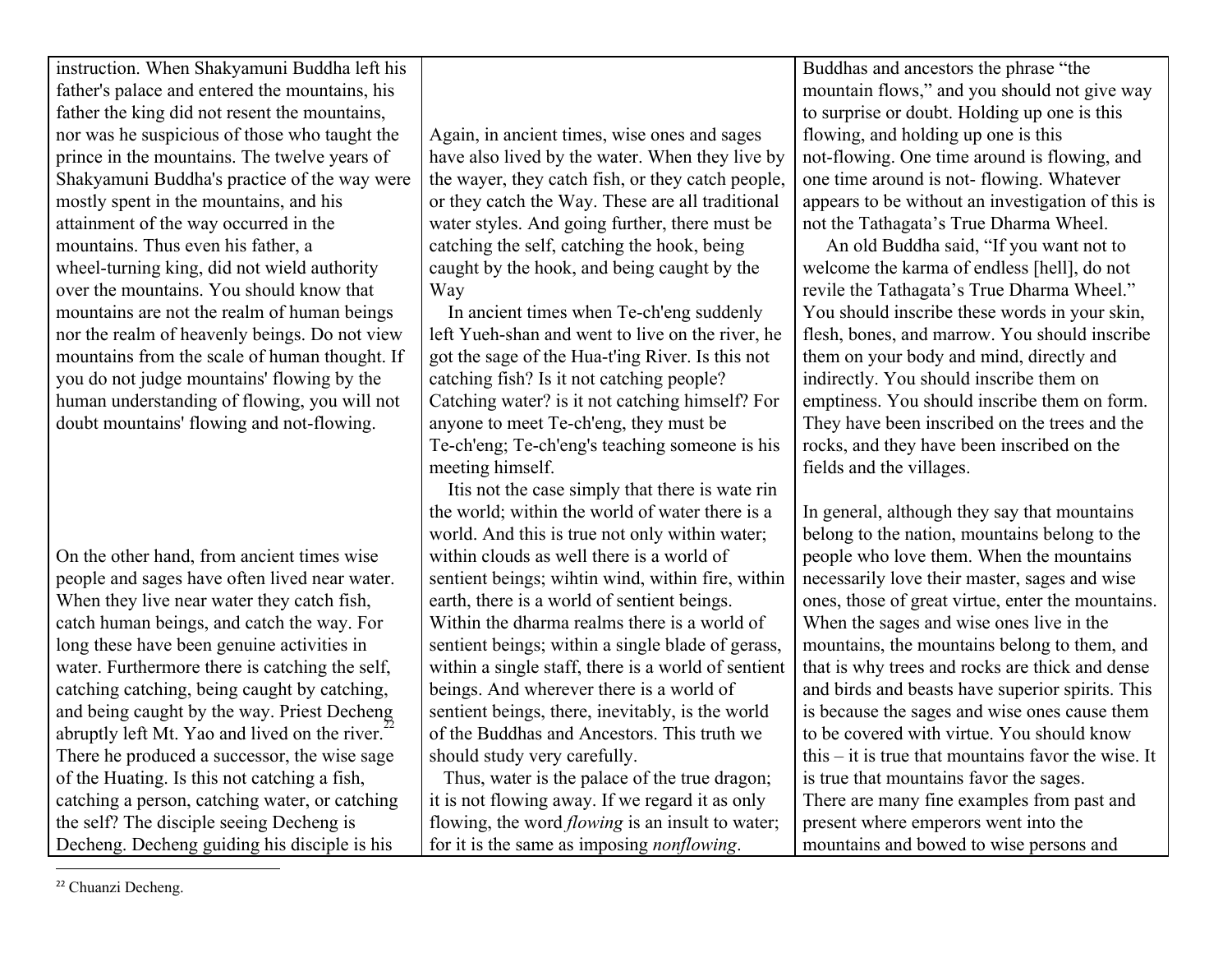disciple.

 It is not only that there is water in the world, but there is a world in water. It is not just in water. There is also a world of sentient beings in clouds. There is a world of sentient beings in the air. There is a world of sentient beings in fire. There is a world of sentient beings on earth. There is a world of sentient beings in the phenomenal world. There is a world of sentient beings in a blade of grass. There is a world of sentient beings in one staff. Wherever there is a world of sentient beings, there is a world of Buddha ancestors. You should thoroughly examine the meaning of this.

 Therefore water is the true dragon's palace. It is not flowing downward. To consider water as only flowing is to slander water with the word "flowing." This would be the same as insisting that water does not flow. Water is only the true thusness of water. Water is water's complete virtue; it is not flowing. When you investigate the flowing of a handful of water and the not-flowing of it, full mastery of all things is immediately present.

 There are mountains hidden in treasures. There are mountains hidden in swamps. There are mountains hidden in the sky. There are mountains hidden in mountains. There are mountains hidden in hiddenness. This is complete understanding. An ancient Buddha said, "Mountains are mountains, waters are waters." These words do not mean mountains. are mountains; they mean mountains are mountains. Therefore investigate mountains thoroughly. When you investigate mountains thoroughly, this is the work of the mountains.

Water is nothing but the real form of water just as it is. Water is the water virtue; it is not flowing. In the thorough study of flowing, or the nonflowing, of a single drop of water, the entirety of the ten thousand dharmas is instantly realized.

 As for mountains, there are mountains hidden in jewels; there are mountains hidden in marshes, mountains hidden in the sky; there are mountains hidden in mountains. There is a study of mountains hidden in hiddenness. An ancient Buddha has said, "Mountains are mountains and rivers are rivers." The meaning of these words is not tha tmountains are mountains, but that mountains ar emountains. Therefore we should thoroughly study these mountains. When we thoroughly study the mountains, this is the mountain training. Such mountains and rivers themselves spontanously become wise ones and sages.

bowed and asked questions of great sages. At such times, venerating them with respect for a teacher, the [emperors] did not at all conform to the rules of society. In the places where the influence of the sages reached, [the emperors] did not in the least exert their will over the mountain's wise ones. You should come to know the fact that the mountain is separate from human society. It is said that once at Kuto [mountain] in [the realm of] Waho, the Yellow Emperor bowed to and entreated Kosei, asking him while crawling on his knees and striking his head [on the ground].

 Moreover, Shakyamuni Buddha had left the palace of his father, the king, and entered the mountains. Nevertheless, his father the king, did not resent the mountains. His father the king did not wonder about the companions who were teaching the crown prince in the mountains. During his twelve year of practicing the way he was often in the mountains. His attainment of the Way as Dharma King was also in the mountains. Truly even the Wheel King does not exert his will over the mountains. You should know this – mountains are not in the human realm, and they are not in the heavenly realm. You cannot experience mountains using the standards of human thought. If we did not make a comparison with the flowing of the human realm, who would doubt that mountains flow and mountains do not flow.

There have also been sages and wise ones since ancient times who lived like that by the water. When you live by the water, there is catching fish, there is catching people, and there is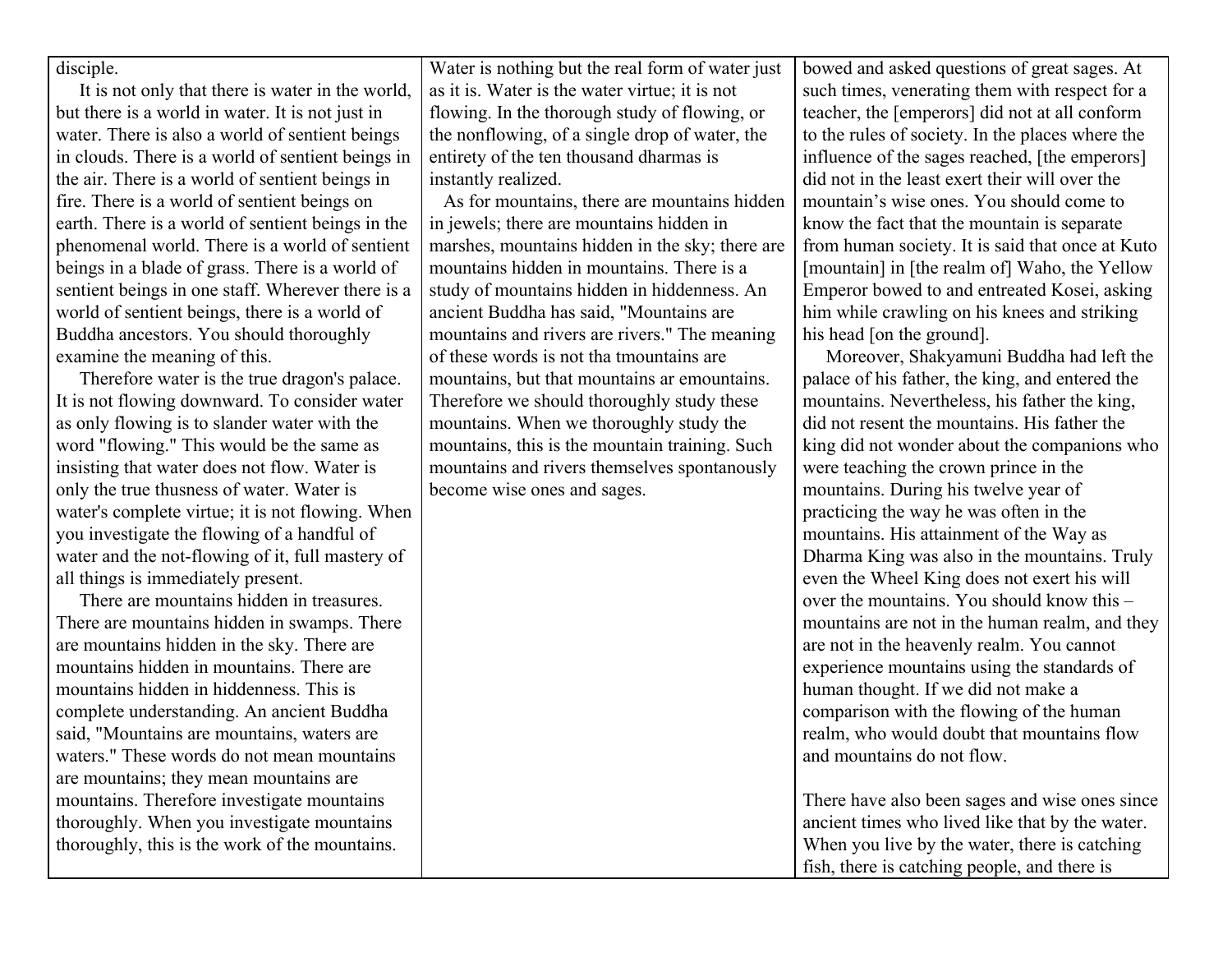Such mountains and waters of themselves become wise persons and sages. At the hour of the Rat, eighteenth day, tenth month, first year of Ninji {1240}, this was taught to the assembly at Kannondori Kosho Horin Monastery.

catching the Way. These are all traditions from the past of being on the water. Moreover, going further, there should be catching the self, there should be catching the hook, being caught by the hook, and being caught by the Way.

 Long ago Priest Tokujo suddenly left Yakuzan and went to live in the heart of the rivers. Right after that he found the wise sage of Katei River. Was this not catching the fish? Was this not catching a person? Was this not catching water? Was this not catching himself? The person who is able to see Tokujo is [himself] Tokujo. Tokujo grasping a person is [his] meeting that person.

 We say that water exists in the world, but that is not all. Worlds exist within the realm of water. This is not only the case in water. Sentient worlds exist also within clouds. Sentient worlds exist also within wind. Sentient worlds exist also within fire. Sentient worlds exist also within earth. Sentient worlds exist also within Dharma worlds. Sentient worlds exist also within a single blade of grass. Sentient worlds exist also within a single staff. Just as there are sentient worlds, these places necessarily possess worlds of Buddhas and Ancestors. You should carefully study teachings of this kind.

 Therefore, water is the palace of the true dragon; it is not [about] flowing or falling. To recognize only that it flows, [to recognize only] the word "flow," is to disrespect water, because, for example, you force it to be not-flowing. Water is nothing other than the absolute reality of water just as it is; it is the benefit of "water being water." It is not "flowing." By investigating a single water's